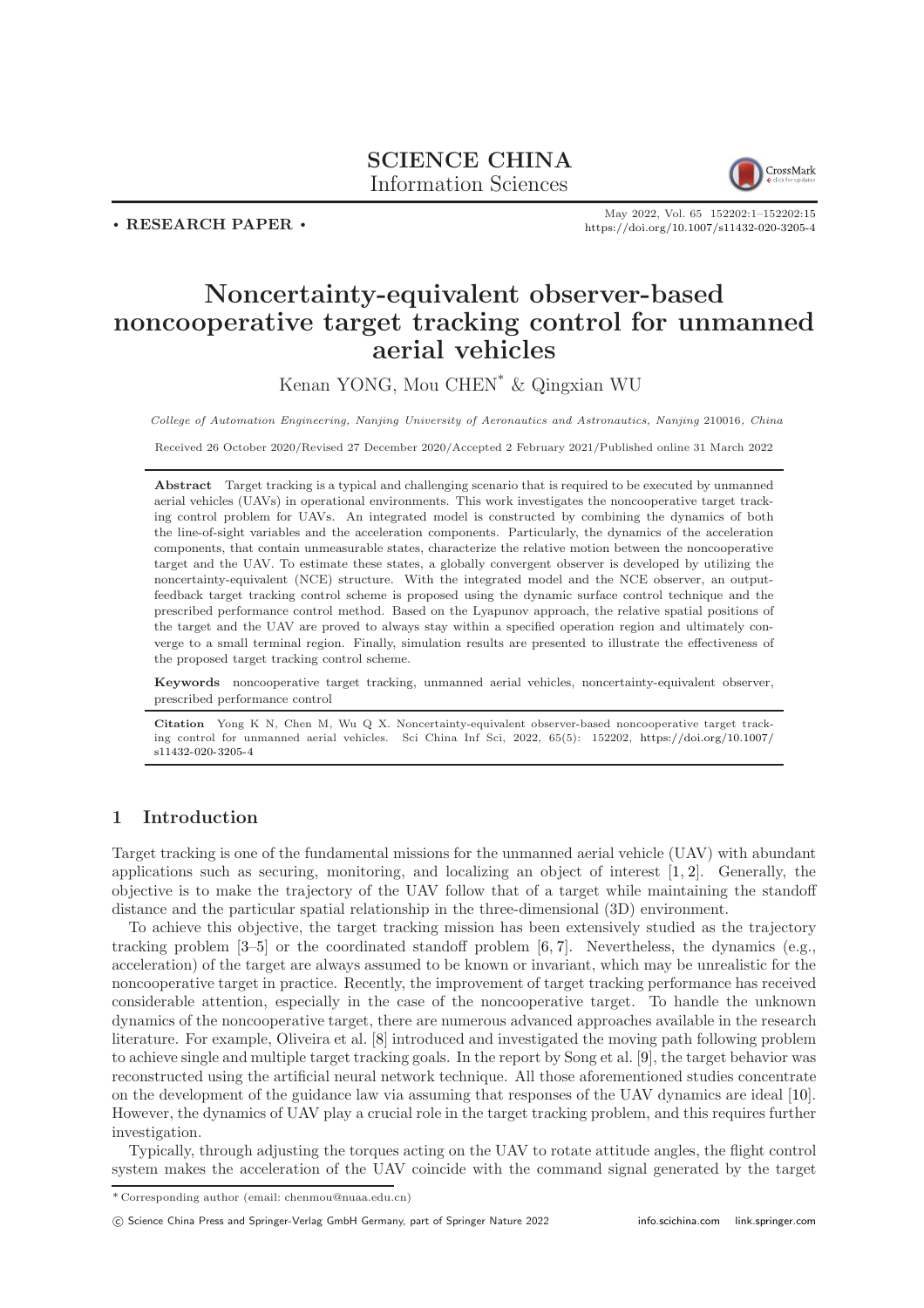tracking control scheme [\[11\]](#page-13-9). Although the flight control system is designed to achieve significant acceleration tracking performance, the behavior of the UAV dynamics cannot be the same as that of the command signal [\[12\]](#page-13-10). Consequently, the aforementioned assumption regarding the responses of the UAV dynamics may not always be satisfied for the target tracking problem. Therefore, it is necessary to consider the dynamics of the UAV synthetically. In a similar direction, results have been reported for the target interception problem from the perspective of integrated guidance and control (IGC) scheme [\[13](#page-13-11)[–16\]](#page-13-12). However, such target interception problems are quite distinct from the target tracking one because the target might process the close maneuverability with the UAV. Thus, any approach which neglects the dynamics of either the target or the UAV is unlikely to improve optimal target tracking performance.

A promising approach to tackle the target tracking problem is to directly study the relative dynamics between the target and the UAV. Because the states of the relative dynamics become unavailable owing to the noncooperative target, they should be estimated before exploring this approach further. Notably, as an advanced estimation methodology, the noncertainty-equivalent (NCE) structure has attracted significant attention. Using this structure, the estimator provides only a partial estimation of signals as required, and the full estimation is obtained by joining the partial estimation with a judiciously designed auxiliary nonlinear function of available signals. Accordingly, having benefited from the NCE structure, the estimator possesses the reduced-order design without estimating the available signals. Specifically, the popular nonlinear disturbance observer proposed by Chen et al. [\[17\]](#page-13-13) is one of the typical NCE estimation methods that has been widely applied [\[18](#page-13-14)[–20\]](#page-13-15) and comprehensively investigated [\[21–](#page-14-1)[23\]](#page-14-2). Alternatively, the immersion and invariance (I&I) technique reported by Astolfi et al. [\[24\]](#page-14-3) provides another estimation method using the NCE structure. In this way, Karagiannis et al. [\[25\]](#page-14-4) gave out the original theoretical guideline to design the NCE observer. Nevertheless, it is still difficult to provide a universal form of the NCE observer for the general nonlinear system [\[26,](#page-14-5)[27\]](#page-14-6), and thus the focused estimation problem deserves further investigation with respect to the relative dynamics.

Moreover, the target tracking problem also requires the relative distance and the spatial relationship to satisfy some constraints for escaping avoidance. In this regard, the prescribed performance control (PPC) method, proposed by Bechlioulis et al. [\[28\]](#page-14-7), is a remarkable method that has been widely applied in practice to achieve the constrained control objective [\[29](#page-14-8)[–31\]](#page-14-9), and there have been a few reports of the PPC method being applied to the IGC scheme. By following this approach, in the report by An et al. [\[32\]](#page-14-10), the PPC-based IGC scheme was designed for hypersonic flight vehicles which achieved faulttolerant capability as well. The PPC-based adaptive IGC scheme reported by Liu et al. [\[33\]](#page-14-11) was developed for a skid-to-turn missile by taking the input saturation and the state constraints into consideration. In light of all of these features, the PPC method is capable of being further developed for the target tracking problem to avoid escaping of the target.

Motivated by the above discussions, an output-feedback target tracking control scheme based on the NCE observer and PPC is developed for UAVs. The main contributions are summarized as follows: (1) An integrated model is constructed by combining the dynamics of both the line-of-sight (LOS) variables and the acceleration components. Particularly, the dynamics of acceleration components, that contain unmeasurable states, characterize the relative motion between the noncooperative target and the UAV. (2) The reduced-order nonlinear observer is developed to estimate the acceleration components without estimating the LOS variables. Based on the NCE structure, global convergence is achieved through exploiting the structure of the specific integrated model. Meanwhile, by tactfully choosing the internal variables and auxiliary nonlinear functions, this observer possesses a key property of the linearity of estimation error dynamics, and this property makes the analysis of the stability and the performance much more convenience. (3) The output-feedback target tracking control scheme is proposed with the integrated model and the NCE observer. Through synthesizing the PPC method and the dynamic surface control (DSC) technique, this scheme is capable of avoiding the escaping of the target; meanwhile, the LOS variables ultimately converge to a user-specified terminal region. (4) The theoretical condition is established after ensuring the scheme's feasibility and closed-loop stability. By selecting the parameters in this way, we prove that all the signals of the closed-loop system would be bounded and stay in a reasonable region. Accordingly, this condition provides a useful tool for control design and performance analysis in practical implementations.

The layout of this paper is as follows. The integrated model and the problem formulation are given in Section [2.](#page-2-0) The target tracking control scheme is presented in Section [3.](#page-4-0) The stability analysis and the theoretical condition are provided in Section [4.](#page-7-0) The numerical simulation results are included in Section [5.](#page-9-0) Finally, the conclusion is drawn in Section [6.](#page-13-16)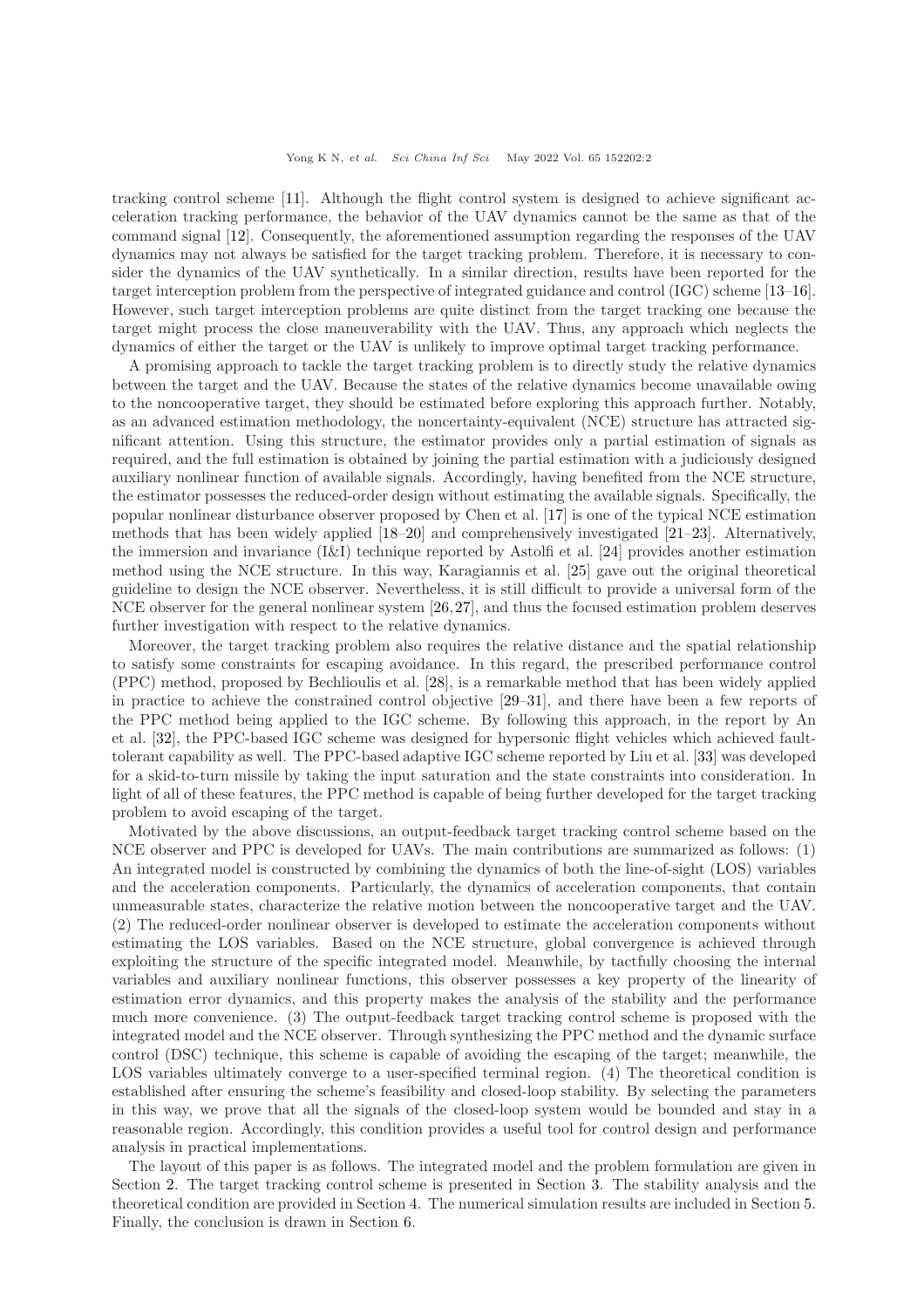Yong K N, et al. Sci China Inf Sci May 2022 Vol. 65 152202:3

<span id="page-2-1"></span>

Figure 1 (Color online) The three-dimensional tracking geometry.

**Notations.** Throughout this paper,  $\mathbb{R}$  stands for the real number set, and  $\mathbb{R}^n$  respects *n*-dimensional Euclidean space. The symbol  $\mathbb{I}_{i:i}$  with integers  $i > j \geq 0$  denotes the set  $\{j, j+1, \ldots, i-1, i\}$ . For a real symmetrical matrix  $Q, Q \succ 0$  means that  $Q$  is a positive definite matrix, and  $Q \prec 0$  denotes that  $Q$  is a negative definite one.  $I_n$  and  $\mathbf{0}_n$  are the  $n \times n$  identity and zero matrices, respectively.  $\lambda_{\text{max}}(Q)$  and  $\lambda_{\min}(Q)$  represent the maximal and minimal eigenvalues of a given matrix  $Q$ , respectively.

# <span id="page-2-0"></span>2 Integrated model and problem formulations

In this section, the relative relative dynamics, that are between the target and UAV, are established in the spherical LOS frame and the reference inertial frame. Then, by combining them together, the resulted nonlinear system leads to the integrated model. Accordingly, the target tracking problem is formulated.

#### 2.1 Dynamics of LOS variables

To construct the relative dynamics, the noncooperative target and UAV are assumed to be two point masses in the 3D environment. With the given reference inertial frame  $\mathcal{F}\{\mathrm{OL}_{x}I_{y}I_{z}\}\)$  that is attached to the body of the UAV and the line from the UAV to the target, the LOS frame  $\mathcal{F}\left\{OL_lL_vL_v\right\}$  is defined with the spherical frame transformation. The 3D tracking geometry is shown in Figure [1,](#page-2-1) where the blue and red points denote the UAV and the target, respectively. In this LOS frame, the variables consist of the standoff distance l between the target and UAV, the azimuth angle  $\chi$  from the inertial axis  ${OI_x}$  to the projection  ${O_n}$  (the LOS axis  ${O_1}$ ) onto the  ${O_1}$ , plane), and the elevation angle  $\gamma$  from the LOS axis  ${OL<sub>l</sub>}$  to the  ${OL<sub>x</sub>I<sub>y</sub>}$  plane. Accordingly, these LOS variables are defined with the components of the reference inertial frame as  $l = ||\boldsymbol{p}_{tv}||$ ,  $\gamma = \text{atan}(p_{tv}^y/p_{tv}^x)$ ,  $\chi = \text{atan}(p_{tv}^z/\sqrt{(p_{tv}^x)^2 + (p_{tv}^y)^2})$  where  $\boldsymbol{p}_{tv} = [p_{tv}^x, p_{tv}^y, p_{tv}^z]^T$  denotes the relative position vector of the noncooperative target with respect to the UAV in the reference inertial frame.

Then, under the conditions  $l > 0$ ,  $|\chi| < \pi/2$ , and  $|\gamma| < \pi/2$ , the LOS dynamics is represented by the following nonlinear differential equations [\[34\]](#page-14-12):

<span id="page-2-2"></span>
$$
\ddot{l} - l\dot{\gamma}^2 - l\dot{\chi}^2 \cos^2 \gamma = a_l, \ l\ddot{\chi} \cos \gamma + 2l\dot{\chi} \cos \gamma - 2l\dot{\gamma}\dot{\chi} \sin \gamma = a_\chi, \ l\ddot{\gamma} + 2l\dot{\gamma} + l\dot{\chi}^2 \cos \gamma \sin \gamma = a_\gamma, \qquad (1)
$$

where  $a_{\text{L}} = [a_l, a_{\chi}, a_{\gamma}]^{\text{T}}$  is the relative acceleration between the target and UAV under the LOS frame,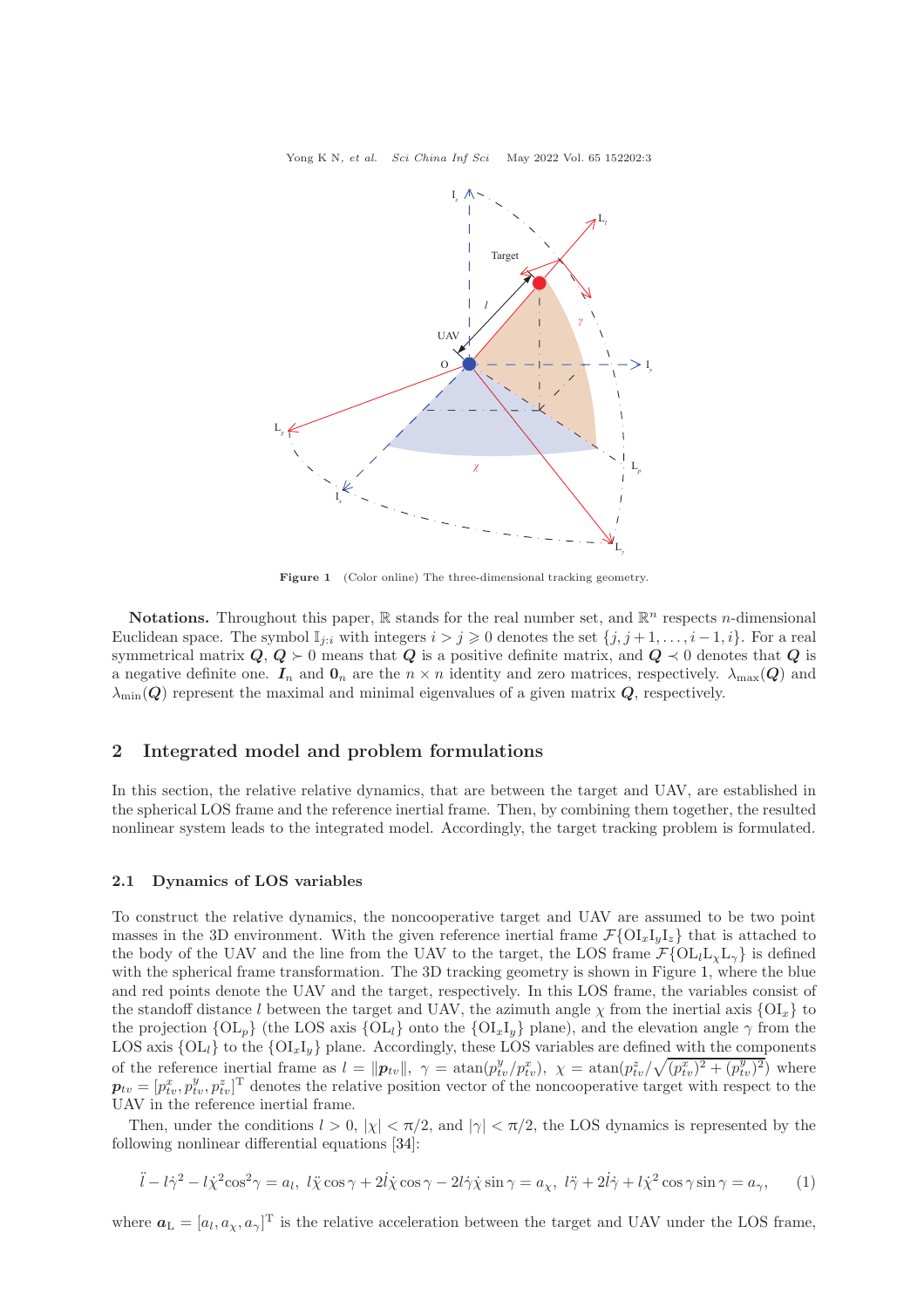and it is computed by

$$
\boldsymbol{a}_{\mathrm{L}} = \begin{bmatrix} \cos \gamma \cos \chi & \cos \gamma \sin \chi & \sin \gamma \\ -\sin \chi & \cos \chi & 0 \\ -\sin \gamma \cos \chi & -\sin \gamma \sin \chi & \cos \gamma \end{bmatrix} (\boldsymbol{a}_{t} - \boldsymbol{a}_{v}),
$$

where  $a_t, a_v \in \mathbb{R}^3$  stand for the accelerations of the noncooperative target and UAV with respective to the reference inertial frame, respectively.

Remarkably, the existence of the mentioned conditions on l,  $\chi$ , and  $\gamma$  is caused by the spherical frame transformation rather than the natural boundedness. In fact, due to limitations of the mission requirement (e.g., escaping avoidance) and the detection device (e.g., measurable range and visible angles), the required constraints on LOS variables are much stricter than the ones required by the LOS dynamics [\(1\)](#page-2-2). For example, the escaping would happen when the azimuth angle  $\chi$  or the elevation angle  $\gamma$  is larger than the visible angles or the standoff distance l is larger than the measurable range. Consequently, for all  $t \geq 0$ , the LOS variables are required to stay within an operation region  $\mathcal{Y}_r$ , i.e.,  $(l, \chi, \gamma) \in \mathcal{Y}_r$ , and this region is defined as

<span id="page-3-2"></span>
$$
\mathcal{Y}_r \triangleq \{\bar{l}_{\min} < l(t) < \bar{l}_{\max}, |\chi(t)| < \bar{\chi}, |\gamma(t)| < \bar{\gamma}\},\tag{2}
$$

where  $0 < \bar{l}_{\text{min}} < \bar{l}_{\text{max}}$ ,  $0 < \bar{\chi} \le \pi/2$ , and  $0 < \bar{\gamma} \le \pi/2$  are the user-specified constants.

Remark 1. It should be pointed out that the reference inertial frame is not a commonly used one, e.g., the north-east-down frame, and this frame is specified by the user and and keeps the stationary mapping relationship with the commonly used one. Since the spherical LOS frame is workable only in the halfspace above the plane  $p_v^x = 0$  of the reference inertial frame, users could eliminate this limitation through specifying an appropriate reference inertial frame according to the mission requirement. Specifically, the axis  ${OI_x}$  should be parallel to the line from the desired relative spatial position pointing to the target.

#### 2.2 Dynamics of acceleration components

Generally speaking, the UAV dynamics contains two-fold, that is, (1) the UAV changes torques to rotate attitude angles and then to adjust the acceleration direction, and (2) it increases/decreases forces to enlarge/reduce the acceleration magnitude. To focus on the target tracking problem, we neglect the complicated nonlinearities of the rotational motion and suppose that the UAV is equipped with an innerloop flight control system. Accordingly, this flight system can drive the acceleration  $a<sub>v</sub>$  of the UAV to track the command  $u \in \mathbb{R}^3$ , and then the resulted UAV dynamics is supposed to be a second-order low-pass filter as [\[16\]](#page-13-12)

<span id="page-3-1"></span><span id="page-3-0"></span>
$$
\ddot{a}_v + C_2 \dot{a}_v + C_1 a_v = C_1 u,\tag{3}
$$

where  $C_1, C_2 \in \mathbb{R}^{3 \times 3}$  are known constant matrices that determine the tracking performance of the flight control system.

On the other hand, if the target is another UAV, the UAV would share the similar responses of the dynamics with those of the target during the tracking process. Under this consideration, even though the noncooperative target dynamics is totally unknown, we can suppose that it owns the same form as the resulted UAV dynamics [\(3\)](#page-3-0). Let  $x_{r,1} = a_t - a_v$ , and then the relative dynamics between the target and UAV is formed as

$$
\dot{\boldsymbol{x}}_{r,1} = \boldsymbol{x}_{r,2}, \quad \dot{\boldsymbol{x}}_{r,2} = -C_1 \boldsymbol{x}_{r,1} - C_2 \boldsymbol{x}_{r,2} - C_1 C_1 \boldsymbol{u} + \boldsymbol{d}, \tag{4}
$$

where  $x_{r,1}, x_{r,2} \in \mathbb{R}^3$  are the state vectors of the relative dynamics, and  $d \in \mathbb{R}^3$  is an unknown vector standing for the disagreement between the dynamics of the UAV and that of the target.

#### 2.3 Problem formulation and preliminaries

In this work, the LOS variables l,  $\chi$ ,  $\gamma$  and their derivatives l,  $\dot{\chi}$ ,  $\dot{\gamma}$  are assumed available by the measurement devices, e.g., the camera and the laser-radar. Meanwhile, to simultaneously consider the dynamics of both the target and the UAV, we prefer to investigate the relative dynamics [\(4\)](#page-3-1). Since the tracked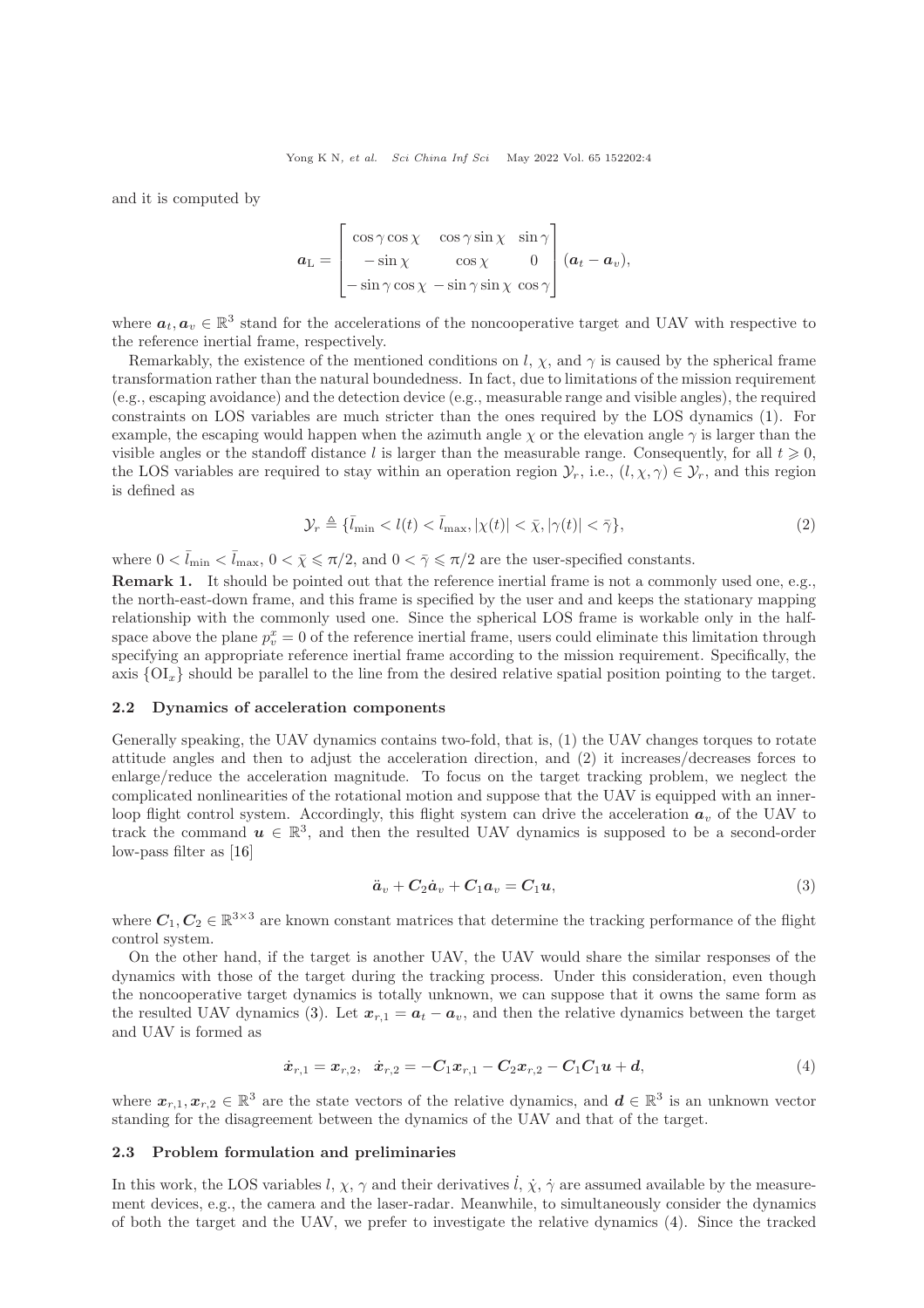target is a noncooperative one, its acceleration  $a_t$  is unavailable. Consequently, the states  $x_{r,1}$  and  $x_{r,2}$ of the relative dynamics also become unavailable, even though the ones  $a_v$  and  $\dot{a}_v$  of the UAV dynamics could be available.

Overall, define state vectors  $x_1 = [l, \chi, \gamma]^T$ ,  $x_2 = \dot{x}_1$ ,  $x_3 = x_{r,1}$ , and  $x_4 = x_{r,2}$ . Through taking into account the LOS dynamics [\(1\)](#page-2-2) and the relative dynamics [\(4\)](#page-3-1), the resulted system is organized as

<span id="page-4-1"></span>
$$
\dot{x}_1 = x_2, \quad \dot{x}_2 = F(x_1, x_2) + G(x_1) \, x_3, \quad \dot{x}_3 = x_4, \quad \dot{x}_4 = -C_1(x_3 + u) - C_2 x_4 + d,\tag{5}
$$

where  $y_m = [x_1^{\mathrm{T}}, x_2^{\mathrm{T}}]^{\mathrm{T}}$  and  $y_c = x_1$  are the measured and controlled output vectors, respectively,  $F$ :  $\mathbb{R}^3 \times \mathbb{R}^3 \to \mathbb{R}^3$  and  $\tilde{G}: \mathbb{R}^3 \to \mathbb{R}^{3 \times 3}$  are the known function vector and matrix given in the form of

$$
G(x_1) = \frac{1}{l} \begin{bmatrix} l \cos \gamma \cos \chi & l \cos \gamma \sin \chi & l \sin \gamma \\ -\sec \gamma \sin \chi & \sec \gamma \cos \chi & 0 \\ -\sin \gamma \cos \chi & -\sin \gamma \sin \chi & \cos \gamma \end{bmatrix}, \quad \boldsymbol{F}(\boldsymbol{x}_1, \boldsymbol{x}_2) = \frac{1}{l} \begin{bmatrix} l^2 \dot{\gamma}^2 + l^2 \dot{\chi}^2 \cos^2 \gamma \\ -2 \dot{l} \dot{\chi} + 2 l \dot{\gamma} \dot{\chi} \tan \gamma \\ -2 \dot{l} \dot{\gamma} - l \dot{\chi}^2 \cos \gamma \sin \gamma \end{bmatrix}.
$$

Control objectives. Design an output-feedback target tracking control law for the nonlinear system [\(5\)](#page-4-1) such that (1) the controlled output vector  $y_c$  is stabilized to a given constant vector  $y_r = [l_r, \chi_r, \gamma_r]^T \in$  $\mathcal{Y}_r$ ; (2) the stabilizing error vector  $\boldsymbol{\epsilon} = [\epsilon_l, \epsilon_\chi, \epsilon_\gamma]^T = \boldsymbol{y}_c - \boldsymbol{y}_r$  ultimately stays within the specified terminal region  $\mathcal{E}_{\infty} \triangleq \{|\epsilon_i(t)| < \epsilon_i^{\infty}, i \in \{l, \chi, \gamma\}\}\$  with user-specified constants  $\epsilon_l^{\infty}, \epsilon_{\chi}^{\infty}, \epsilon_{\gamma}^{\infty} > 0$ , i.e.,  $\epsilon(t) \in \mathcal{E}_{\infty}, t \to \infty\}$  $\infty$ ; (3) the LOS variables always stay within the operation region  $\mathcal{Y}_r$  defined in [\(2\)](#page-3-2), i.e.,  $y_c \in \mathcal{Y}_r$ ,  $\forall t \geq 0$ ; (4) all the signals of the closed-loop system are bounded and stay in a reasonable region.

To proceed with the design of the control scheme, the following assumptions are required.

<span id="page-4-2"></span>Assumption 1. The initial conditions of the UAV states are bounded. Meanwhile, there exists a positive constant vector  $\epsilon_0 = [\epsilon_l^0, \epsilon_\chi^0, \epsilon_\gamma^0]$  to make  $x_1(0)$  satisfy inequalities  $\bar{l}_{\min} + \epsilon_l^0 < l(0) < \bar{l}_{\max} - \epsilon_l^0$ ,  $|\chi(0)| < \bar{\chi} - \epsilon_{\chi}^0$ , and  $|\gamma(0)| < \bar{\gamma} - \epsilon_{\gamma}^0$ .

<span id="page-4-3"></span>Assumption 2. All the corresponding elements of the LOS variables belonging to the terminal region  $\mathcal{E}_{\infty}$  are included in the operation region  $\mathcal{Y}_r$ , i.e.,  $\mathcal{E}_{\infty} \subset {\bar{\epsilon}} \in \mathbb{R}^3 | {\bar{\epsilon}} + y_r \in \mathcal{Y}_r$ .

<span id="page-4-4"></span>**Assumption 3** ([\[15\]](#page-13-17)). For all  $t \ge 0$ , the acceleration  $a_t$  of the noncooperative target is bounded. Meanwhile, the disagreement between the dynamics of the UAV and the one of the target is also bounded, that is, there exists an unknown constant  $\delta_d > 0$  to satisfy  $||\boldsymbol{d}|| \leq \delta_d$ .

Remark 2. It is worthy noting that all those four goals correspond to the practical requirements of the target tracking problem. Objectives (1) and (2) allow users to determine the desired relative positions of the UAV with respect to the target and to specify the tracking performance of the UAV, respectively. Objectives (3) and (4) are essential requirements by accounting for the detection devices, the security consideration, and the UAV maneuverability.

# <span id="page-4-0"></span>3 NCE observer-based target tracking scheme

In this section, by designing the enclosing reference signal and specifying the boundary functions, the four objectives are unified as a single one that is to guarantee the boundedness of some transformed variables. Meanwhile, the NCE observer is developed to estimate the states of the relative dynamics. Accordingly, the output-feedback target tracking control scheme is proposed for the nonlinear system [\(5\)](#page-4-1).

## <span id="page-4-6"></span>3.1 Control objective unification

To accomplish the ultimate goal of stabilizing  $\epsilon$ , the target enclosing process should be taken into consideration, and it concentrates on guiding the UAV how to minimize relative distance within physical constraints of the UAV, such as the limitations on the velocity and attitude angles [\[4\]](#page-13-18).

According to [\[4\]](#page-13-18) and [\[35\]](#page-14-13), the enclosing reference signal  $y_g(t) = [l_g, \chi_g, \gamma_g]^T$  is generated by

<span id="page-4-5"></span>
$$
\dot{y}_g = -K_1^g \text{Tanh}\left(K_2^g (y_g - y_r)\right), \ \ y_g(0) = y_c(0), \tag{6}
$$

where  $\mathbf{K}_1^g, \mathbf{K}_2^g \succ 0$  are two designed matrices, and  $\text{Tanh}(\cdot) = [\tanh(\cdot), \tanh(\cdot), \tanh(\cdot)]^T$  is the hyperbolic tangent function vector. Obviously, by choosing appropriate matrices  $\mathbf{K}_1^g$  and  $\mathbf{K}_2^g$ , the enclosing reference signal  $y_g$  can always stay in the operation region  $\mathcal{Y}_r$ , i.e.,  $y_g(t) \in \mathcal{Y}_r$ ,  $\forall t \geq 0$ , and  $y_g$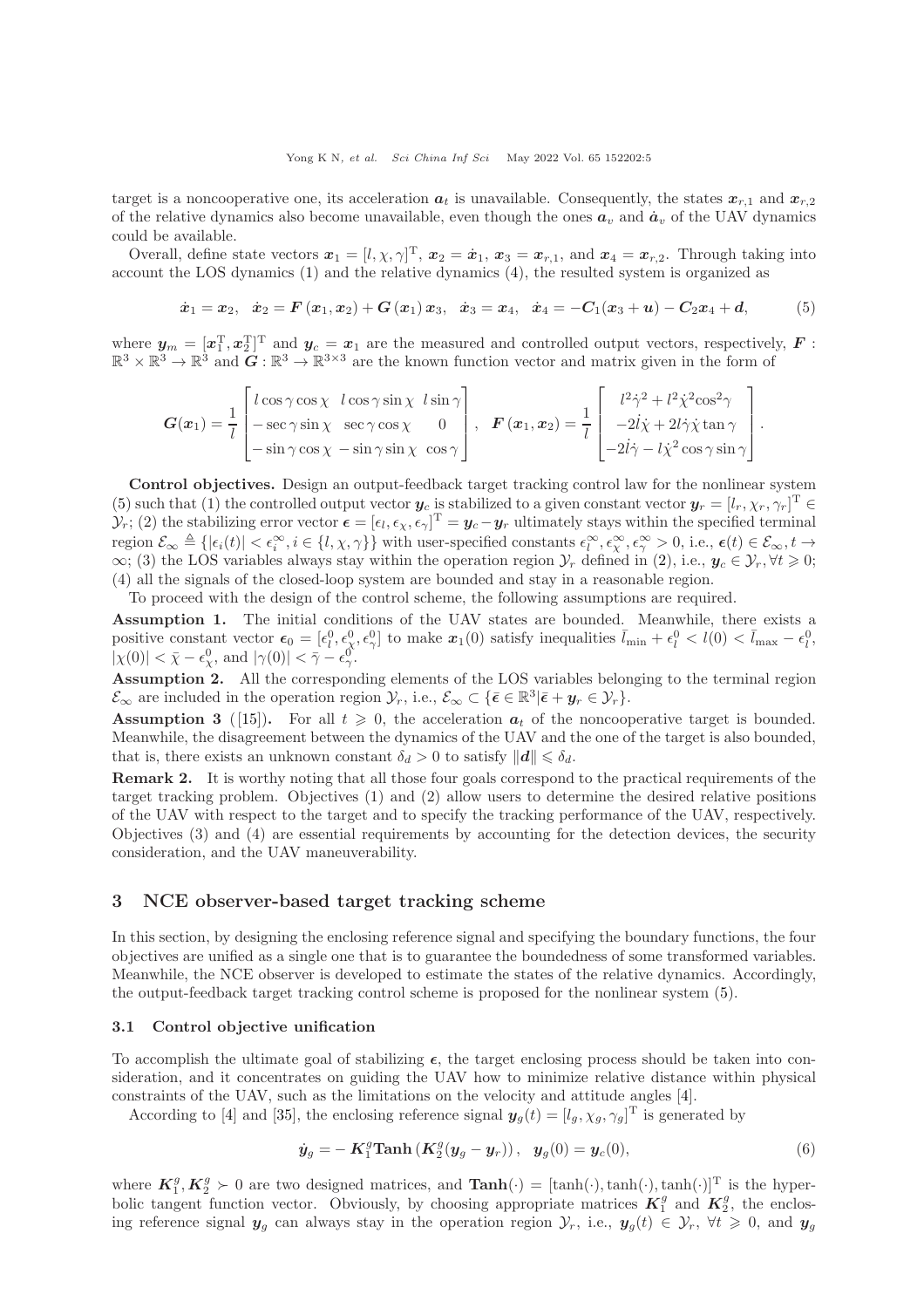will asymptotically converge to  $y_r$ , i.e.,  $y_g(t) \to y_r$  as  $t \to \infty$ . Meanwhile, differentiating  $\dot{y}_g$  yields  $\ddot{y}_g = -K_1^g \textbf{Sech} (K_2^g (y_g - y_r)) K_2^g \dot{y}_g$  where  $\textbf{Sech}(\cdot) = \text{diag}\{\text{sech}(\cdot), \text{sech}(\cdot)\}\$ is the hyperbolic secant function matrix. In light of the boundedness of  $\text{Tanh}(\cdot)$  and  $\text{Sech}(\cdot)$ , the first-order and secondorder derivatives of  $y_g$  are effectively limited, that is, there exist a constant  $\delta_g > 0$  to satisfy  $Y_g^{\mathrm{T}} Y_g \leqslant \delta_g$ with  $Y_g = [\mathbf{y}_g^T, \dot{\mathbf{y}}_g^T, \ddot{\mathbf{y}}_g^T]^T$ . Based on these properties, objectives (1) and (4) are transformed to make the controlled output vector  $y_c$  track the enclosing reference signal  $y_g$ .

Follow the goal that  $y_c$  tracks  $y_g$ , and define the tracking error vector  $e = [e_l, e_\chi, e_\gamma]^T = y_c - y_g$ . To simultaneously unify objectives (2), (3), and the one that  $y_c$  tracks  $y_q$ , e is expected to satisfy the following time-varying constraints:

<span id="page-5-1"></span><span id="page-5-0"></span>
$$
\epsilon_i^l(t) < e_i < \epsilon_i^u(t), \ i \in \{l, \chi, \gamma\},\tag{7}
$$

where  $\epsilon_u = [\epsilon_l^u, \epsilon_\chi^u, \epsilon_\gamma^u]^T$  and  $\epsilon_l = [\epsilon_l^l, \epsilon_\chi^l, \epsilon_\gamma^l]^T$  are specified upper and lower boundary function vectors that denote the prescribed performance on e. By considering desired constraints in objectives (2), (3) and initial conditions in Assumption [1,](#page-4-2) these specified boundary functions are specified as [\[28\]](#page-14-7)

$$
\dot{\epsilon}_i^u = -\Gamma_i^u(\epsilon_i^u - \epsilon_i^{\infty}), \ \epsilon_i^u(0) = \epsilon_i^0 \quad \text{and} \quad \dot{\epsilon}_i^l = -\Gamma_i^l(\epsilon_i^l + \epsilon_i^{\infty}), \ \epsilon_i^l(0) = -\epsilon_i^0,
$$
\n
$$
\tag{8}
$$

where  $i \in \{l, \chi, \gamma\}, \Gamma_i^u, \Gamma_i^l > 0$  are the designed parameters,  $\epsilon_l^0$ ,  $\epsilon_\chi^0$ , and  $\epsilon_\gamma^0$  are given in Assumption [1,](#page-4-2) moreover,  $\epsilon_l^{\infty}$ ,  $\epsilon_{\chi}^{\infty}$ , and  $\epsilon_{\gamma}^{\infty}$  are the user-specified constants given in the control objective.

Of course, for each  $i \in \{l, \chi, \gamma\}$ , the specified boundary functions  $\epsilon_i^u$  and  $\epsilon_i^l$  would exponentially converge to  $\epsilon_i^{\infty}$  and  $-\epsilon_i^{\infty}$ , respectively. Through choosing appropriate parameters  $\Gamma_i^u, \Gamma_i^l, i \in \{l, \chi, \gamma\}$ , we can make the following inequalities:

<span id="page-5-4"></span>
$$
\begin{cases} \bar{l}_{\min} - l_g(t) \leq \epsilon_l^l(t) < 0 < \epsilon_l^u(t) \leq \bar{l}_{\max} - l_g(t), \\ -\bar{\chi} - \chi_g(t) \leq \epsilon_\chi^l(t) < 0 < \epsilon_\chi^u(t) \leq \bar{\chi} - \chi_g(t), \\ -\bar{\gamma} - \gamma_g(t) \leq \epsilon_\gamma^l(t) < 0 < \epsilon_\gamma^u(t) \leq \bar{\gamma} - \gamma_g(t) \end{cases} \tag{9}
$$

hold for all  $t \geq 0$  based on Assumption [2.](#page-4-3) In other words, objectives (2), (3), and the one that  $y_c$ tracks  $y_g$  are accomplished simultaneously if the constraints in [\(7\)](#page-5-0) are guaranteed. Meanwhile, through differentiating [\(8\)](#page-5-1), we get  $\ddot{\epsilon}_i^j = -\Gamma_i^u \dot{\epsilon}_i^j$ ,  $i \in \{l, \chi, \gamma\}$ ,  $j \in \{u, l\}$ , and then there exists another constant  $\delta_{\epsilon} >$ 0 to satisfy  $Y_{\epsilon}^{\mathrm{T}} Y_{\epsilon} \leq \delta_{\epsilon}$  with  $Y_{\epsilon} = [\epsilon_u^{\mathrm{T}}, \dot{\epsilon}_u^{\mathrm{T}}, \dot{\epsilon}_u^{\mathrm{T}}, \dot{\epsilon}_l^{\mathrm{T}}, \dot{\epsilon}_l^{\mathrm{T}}]$ <sup>T</sup>. Accordingly, the introducing of these boundary function vectors would not destroy the boundedness of the closed-loop system. Namely, objectives (4) is fulfilled.

To accomplish the satisfaction of the constraints in [\(7\)](#page-5-0), the error transformation function (ETF) in the PPC method is introduced here. Then, each constrained error variable  $e_i$  is transformed into an unconstrained one  $z_i$  by [\[28\]](#page-14-7)

$$
e_i - 0.5\left(\epsilon_i^u + \epsilon_i^l\right) = 0.5\left(\epsilon_i^u - \epsilon_i^l\right)\Xi(z_i), \ i \in \{l, \chi, \gamma\},\tag{10}
$$

where  $\Xi(\cdot)$  is the ETF satisfying the following conditions [\[28\]](#page-14-7): (1)  $\Xi(\cdot) \in \mathcal{C}^{\infty}$ ,  $\partial \Xi(z_i)/\partial z_i > 0$ , (2)  $-1 <$  $\Xi(z_i) < 1, -\infty < z_i < \infty$ , and (3)  $\lim_{z_i \to \infty} \Xi(z_i) = 1$ ,  $\lim_{z_i \to -\infty} \Xi(z_i) = -1$ .

Accordingly, the bounded transformed variable  $z_i$  can ensure the corresponding constraint on the error variable  $e_i$  with  $i \in \{l, \chi, \gamma\}$ . Let  $\boldsymbol{z}_1 = [z_l, z_{\chi}, z_{\gamma}]^{\mathrm{T}}$ . Considering [\(5\)](#page-4-1), [\(10\)](#page-5-2) and differentiating  $\boldsymbol{z}_1$  yield

<span id="page-5-3"></span><span id="page-5-2"></span>
$$
\dot{\mathbf{z}}_1 = \Omega \mathbf{x}_2 + \mathbf{\Theta},\tag{11}
$$

where  $\Omega = \frac{\partial z_1}{\partial e}$  and  $\Theta = \frac{\partial z_1}{\partial e_u} \dot{\epsilon}_u + \frac{\partial z_1}{\partial e_l} \dot{\epsilon}_l - \frac{\partial z_1}{\partial e_v} \dot{y}_g$  are the known matrix and vector, respectively.

As a result, the control objective is transformed to design an output-feedback control law to ensure  $z_1$ bounded. For the sake of notational simplicity, the symbols in bracket are omitted for  $\Omega$ ,  $\Theta$ ,  $F$ , and  $G$ in the following presentation, except when it is noted for emphasis.

#### 3.2 NCE observer

To estimate the unavailable state vectors  $x_3$  and  $x_4$  in the nonlinear system [\(5\)](#page-4-1), the NCE observer that achieves the global convergence is developed in this subsection. Through exploiting the auxiliary nonlinear functions in the NCE structure, the observer possesses a linear error dynamics.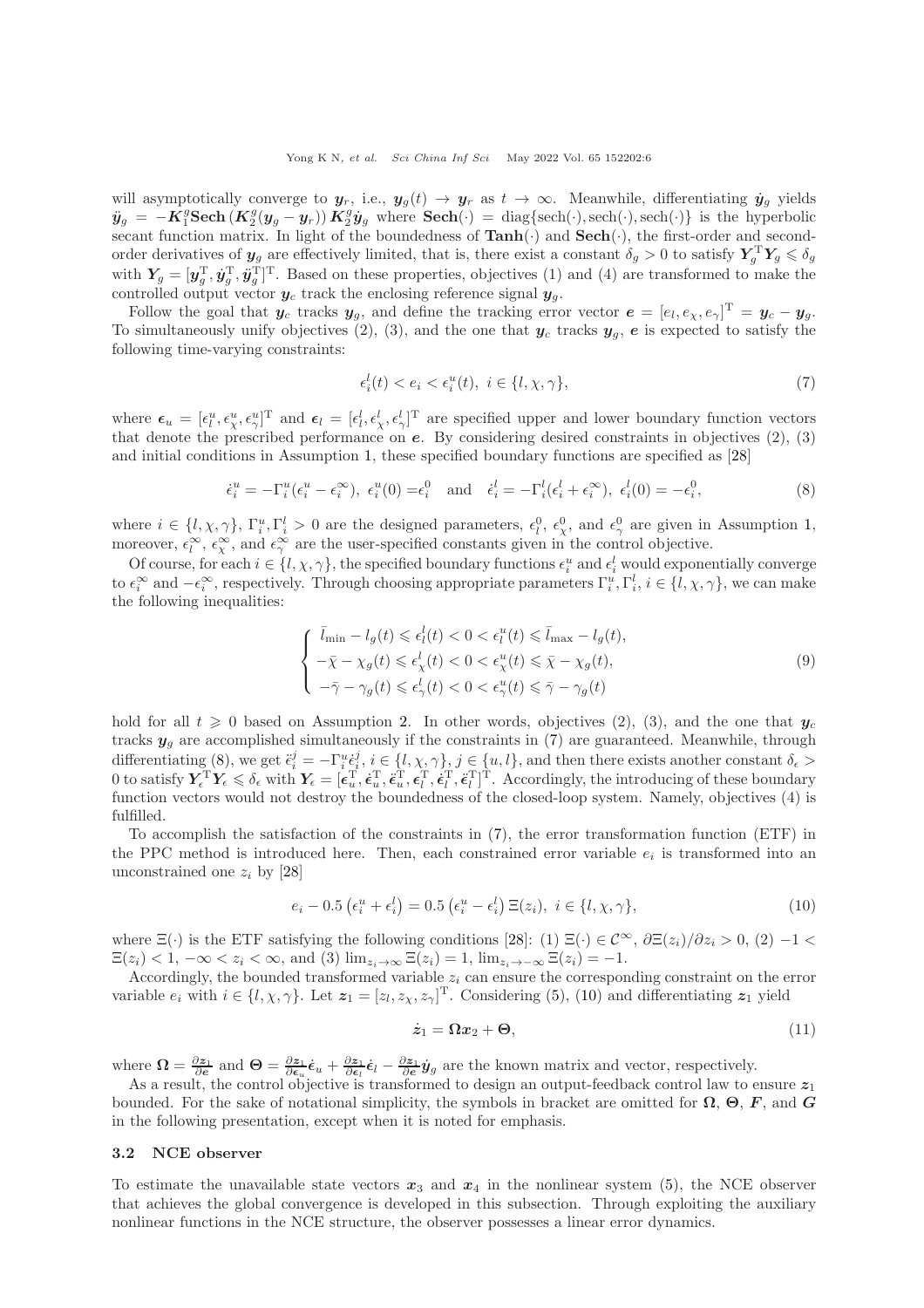Based on the NCE structure, define two internal variable vectors as follows [\[36\]](#page-14-14):

<span id="page-6-1"></span><span id="page-6-0"></span>
$$
s_1 = x_3 - L_1(y_m), \quad s_2 = x_4 - L_2(y_m), \tag{12}
$$

where  $L_1 : \mathbb{R}^6 \to \mathbb{R}^3$  and  $L_2 : \mathbb{R}^6 \times \mathbb{R}^3 \to \mathbb{R}^3$  are the designed auxiliary nonlinear function vectors, and  $y_m$  is the measured output defined below the nonlinear system [\(5\)](#page-4-1). Typically, the internal variable vectors are constructed for the unknown disturbances or parameters in the system dynamics. Here, they are associated with the unavailable states  $x_3$  and  $x_4$ .

By taking into account the nonlinear system [\(5\)](#page-4-1), the derivatives of  $s_1$  and  $s_2$  are written as

$$
\dot{s}_1 = x_4 - L_1^{x_2} G x_3 - L_1^{x_1} x_2 - L_1^{x_2} F, \ \dot{s}_2 = -C_1 x_3 - C_2 x_4 - L_2^{x_2} G x_3 + d - L_2^{x_1} x_2 - L_2^{x_2} F - C_1 u, \ \ (13)
$$

where  $\mathbf{L}_j^{x_i} = \partial \mathbf{L}_j / \partial x_i, i, j \in \mathbb{I}_{1:2}$  are the known nonlinear function matrices.

Through introducing [\(12\)](#page-6-0) into [\(13\)](#page-6-1), we have

$$
\dot{s}_1 = -L_1^{x_2} G s_1 + s_2 + \Psi_1, \quad \dot{s}_2 = -L_2^{x_2} G s_1 - C_1 s_1 - C_2 s_2 + \Psi_2 + d,\tag{14}
$$

where  $\Psi_1 = L_2 - L_1^{x_2}GL_1 - L_1^{x_1}x_2 - L_1^{x_2}F$  and  $\Psi_2 = -C_1(L_1 + u) - C_2L_2 - L_2^{x_1}x_2 - L_2^{x_2}(GL_1 + F)$ are the known function vectors.

For the convenience of the parameter selection and the stability analysis, we prefer to construct the nonlinear function matrices  $L_1^{x_2}G$  and  $L_2^{x_2}G$  to be linear. Without loss of generality, the nonlinear function vectors  $L_1$  and  $L_2$  are designed in the form of  $L_1(y_m) = S_1G^{-1}x_2$  and  $L_2(y_m) = S_2G^{-1}x_2$ where  $S_1, S_2 \in \mathbb{R}^{3 \times 3}$  are two designed constant matrices.

It is clear that  $L_1^{x_1}$  and  $L_2^{x_1}$  are known. Meanwhile,  $L_1^{x_2}$  and  $L_2^{x_2}$  are written as  $L_1^{x_2} = S_1 G^{-1}$  and  $L_2^{x_2} = S_2 G^{-1}$ , respectively. The differential equations [\(14\)](#page-6-2) are reorganized as

<span id="page-6-4"></span><span id="page-6-3"></span><span id="page-6-2"></span>
$$
\dot{s} = As + \Psi + Bd \tag{15}
$$

with  $s = [s_1^{\mathrm{T}}, s_2^{\mathrm{T}}]^{\mathrm{T}}, \ \Psi = [\Psi_1^{\mathrm{T}}, \Psi_2^{\mathrm{T}}]^{\mathrm{T}}, \ B = [0_3, I_3]^{\mathrm{T}}, \ \text{and} \ A = [-S_1, I_3; -C_1 - S_2, -C_2].$ 

Then, the estimations of  $x_3$  and  $x_4$  are achieved by designing the Luenberger observer for s. Accordingly, the estimator  $\hat{s}$  and the outputs  $\hat{x}_3$ ,  $\hat{x}_4$  are designed as follows:

$$
\dot{\hat{s}} = A\hat{s} + \Psi, \ \hat{x}_3 = \hat{s}_1 + L_1, \ \hat{x}_4 = \hat{s}_2 + L_2, \tag{16}
$$

where  $\hat{s} = [\hat{s}_1^T, \hat{s}_2^T]^T$ ,  $\hat{s}_1, \hat{s}_2 \in \mathbb{R}^3$  are the estimations of  $s_1$  and  $s_2$ , respectively. It is remarkable that the estimated variables  $\hat{s}_1$  and  $\hat{s}_2$  are only partial estimations of the unknown states  $x_3$  and  $x_4$ . The full estimations of  $x_3$  and  $x_4$  are obtained as [\(16\)](#page-6-3) by joining the partial estimations with the designed auxiliary nonlinear functions  $L_1$  and  $L_2$ .

Furthermore, to analyze the stability of the NCE observer, define the estimation error vector  $z_s = \hat{s} - s$ . Consider [\(15\)](#page-6-4) and [\(16\)](#page-6-3), and the dynamics of  $z_s$  is obtained as  $\dot{z}_s = Az_s - Bd$  which means that the estimation convergence depends on the matrix  $A$ . Choose the Lyapunov function candidate as  $V_s = z_s^{\rm T} P z_s$  where  $P \succ 0$  is a designed matrix, and there exists another matrix  $\bar{P}$  to satisfy  $P = \bar{P}^{\rm T} \bar{P}$ under the Cholesky decomposition. Applying  $||d|| \leq \delta_d$  in Assumption [3,](#page-4-4) and differentiating  $V_s$  yield

<span id="page-6-5"></span>
$$
\dot{V}_s \leqslant z_s^{\mathrm{T}} \Lambda z_s - 0.5 z_s^{\mathrm{T}} z_s / \eta_s + \delta_d^2 / \eta_s, \qquad (17)
$$

where  $\Lambda = PA + A^{T}P + \eta_{s}PP + 0.5I_{6}/\eta_{s}$ , and  $\eta_{s}$  is a designed parameter. Meanwhile, through considering [\(12\)](#page-6-0) and [\(16\)](#page-6-3), we also have the estimation error vectors  $\tilde{x}_3 = \hat{x}_3 - x_3$  and  $\tilde{x}_4 = \hat{x}_4 - x_4$  as which indicates that  $\tilde{x}_3$  and  $\tilde{x}_4$  are equivalent to  $z_s$ , i.e.,  $z_s = [\tilde{x}_3^T, \tilde{x}_4^T]^T$ .

Apparently, according to the bounded stability theory, the estimation error vectors  $\tilde{x}_3$  and  $\tilde{x}_4$  are guaranteed bounded if  $\Lambda \prec 0$ . It is easy to achieve  $\Lambda \prec 0$  via choosing the appropriate matrices  $S_1$  and  $S<sub>2</sub>$ . We will explore the stability of the closed-loop system in Section [4.](#page-7-0)

#### 3.3 Target tracking control design

With the ETF and the NCE observer, the target tracking control scheme is developed by utilizing the DSC technique in this subsection.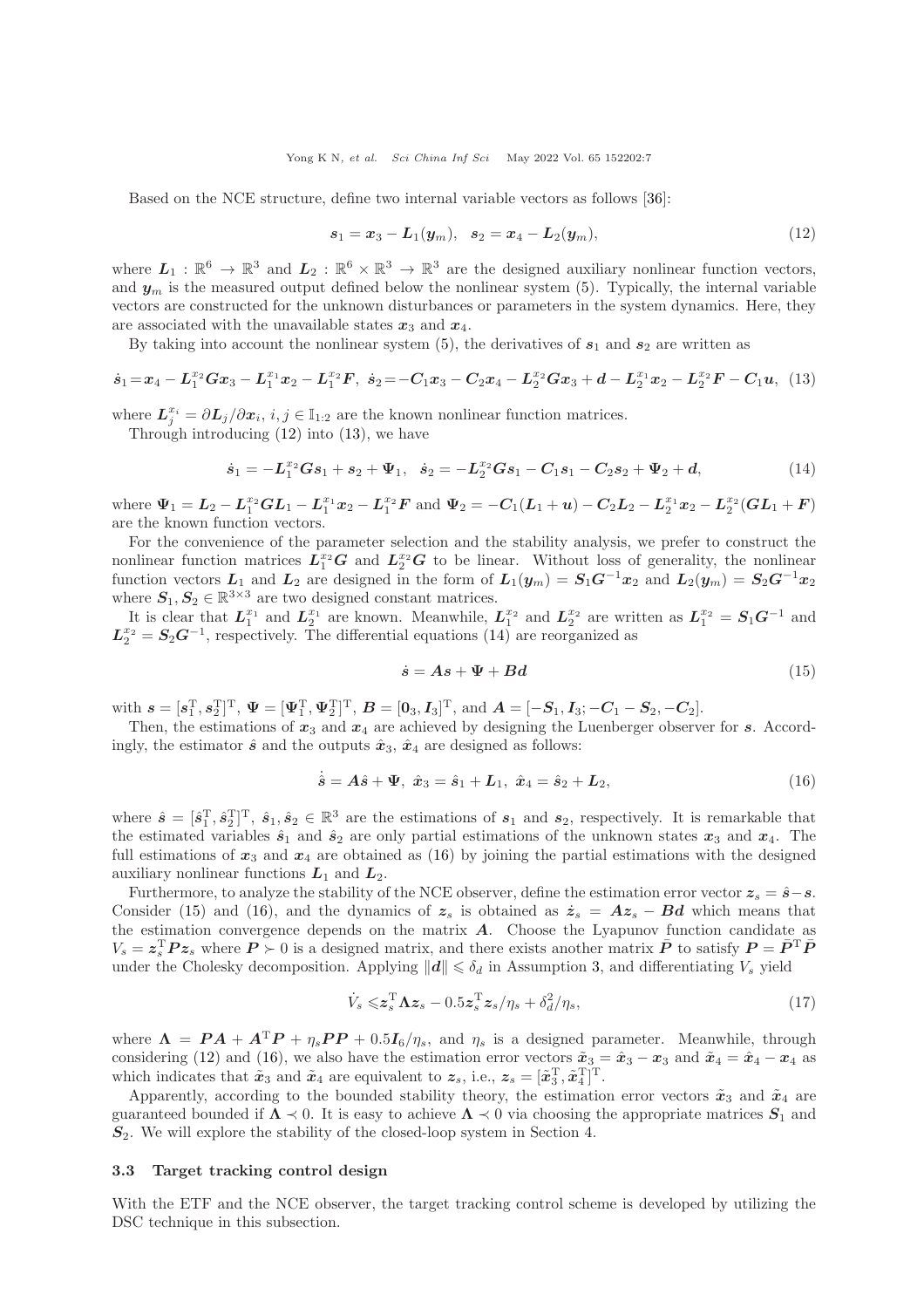Through integrating [\(11\)](#page-5-3) and [\(16\)](#page-6-3), the nonlinear system [\(5\)](#page-4-1) with unavailable states and constrained states is rewritten as

$$
\begin{cases} \n\dot{z}_1 = \Omega x_2 + \Theta, & \dot{x}_2 = F + G(\hat{s}_1 + L_1 + \tilde{x}_3), \\ \n\dot{\hat{s}}_1 = -S_1 \hat{s}_1 + \hat{s}_2 + \Psi_1, & \dot{\hat{s}}_2 = -(C_1 + S_2)\hat{s}_1 - C_2 \hat{s}_2 + \Psi_2. \n\end{cases} \tag{18}
$$

Apparently, the constrained state vector  $x_1$  is transformed to an unconstrained variable vector  $z_1$ , the states  $x_3$  and  $x_4$  are replaced by the newly constructed states  $\hat{s}_1$  and  $\hat{s}_2$ . Although the observer [\(16\)](#page-6-3) is an NCE one, the rewritten nonlinear system [\(18\)](#page-7-1) still satisfies the strict-feedback form. Therefore, the backstepping-derived technique such as DSC technique is applied to design the acceleration command of the UAV.

For convenience, the step-by-step designing procedure of the DSC technique is summarized as a whole. Define the tracking error vectors as

$$
z_2 = x_2 - \xi_2, \quad z_3 = \hat{s}_1 - \xi_3, \quad z_4 = \hat{s}_2 - \xi_4,\tag{19}
$$

where  $\xi_i \in \mathbb{R}^3, i \in \mathbb{I}_{2:4}$  are the first-order filters. These filters are given in the form of

<span id="page-7-6"></span><span id="page-7-5"></span><span id="page-7-4"></span><span id="page-7-2"></span><span id="page-7-1"></span>
$$
\tau_i \dot{\xi}_i + \xi_i = \xi_i^*, \quad \xi_i(0) = \xi_i^*(0), \tag{20}
$$

where  $i \in \mathbb{I}_{2:4}$ ,  $\tau_i \in \mathbb{R}$  are three designed time constants, and  $\xi_i^* \in \mathbb{R}^3$  are the virtual control laws that will be designed later soon in  $(22)$ .

By considering [\(18\)](#page-7-1) and defining the filter error vectors  $\tilde{\xi}_i = \xi_i - \xi_i^*$ ,  $i \in \mathbb{I}_{2:4}$ , the dynamics of the error vectors  $z_i, i \in \mathbb{I}_{1:4}$  are written as

$$
\begin{cases}\n\dot{z}_1 = \Omega(\xi_2^* + \tilde{\xi}_2 + z_2) + \Theta, \ \dot{z}_2 = F + G(\xi_3^* + \tilde{\xi}_3 + z_3 + \tilde{x}_3) + GL_1 - \dot{\xi}_2, \\
\dot{z}_3 = -S_1 \hat{s}_1 + (\xi_4^* + \tilde{\xi}_4 + z_4) + \Psi_1 - \dot{\xi}_3, \ \dot{z}_4 = -(C_1 + S_2)\hat{s}_1 - C_2 \hat{s}_2 + \Psi_2 - \dot{\xi}_4.\n\end{cases}
$$
\n(21)

Since the actual control input u is included in the known function vector  $\Psi_2$  by recalling [\(14\)](#page-6-2), we regard  $\Psi_2$  as another virtual control input, and the command signals u of the UAV acceleration will be given out later soon in [\(23\)](#page-7-3). Accordingly, these virtual control laws are designed as

<span id="page-7-3"></span>
$$
\begin{cases}\n\xi_2^* = -\Omega^{-1}(K_1 z_1 + \Theta) - \eta_1 \Omega z_1, \\
\xi_3^* = -G^{-1}(K_2 z_2 + F + \Omega z_1 - \dot{\xi}_2) - 0.5(\eta_2 + \eta_s)G^T z_2 - L_1, \\
\xi_4^* = -K_3 z_3 + \dot{\xi}_3 - G^T z_2 - \eta_3 z_3 + S_1 \dot{s}_1 - \Psi_1, \\
\Psi_2 = -K_4 z_4 - z_3 + (C_1 + S_1)\dot{s}_1 + C_2 \dot{s}_2 + \dot{\xi}_4,\n\end{cases}
$$
\n(22)

where  $\mathbf{K}_i \succ 0$ ,  $i \in \mathbb{I}_{1:4}$  and  $\eta_i > 0$ ,  $i \in \mathbb{I}_{1:3}$  are four designed matrices and three designed parameters, respectively, and  $\eta_s$  is defined below (17). Accordingly, with the virtual control law  $\Psi_2$ , the command signal vector of the UAV acceleration is computed as

$$
u = C_1^{-1} \left( -C_1 \hat{x}_3 - C_2 \hat{x}_4 - L_2^{x_2} GL_1 - L_2^{x_1} x_2 - L_2^{x_2} F + K_4 z_4 - S_1 \hat{s}_1 - \hat{\xi}_4 + z_3 \right).
$$
 (23)

Remark 3. It is worthwhile to note that distinct from the existing IGC schemes in [\[13,](#page-13-11)[15\]](#page-13-17), the proposed scheme concentrates on the relative dynamics between the target and UAV seen from [\(1\)](#page-2-2) and [\(4\)](#page-3-1), and thus, the constructed scheme becomes an output-feedback one. Meanwhile, instead of directly employing the linear observer like [\[12,](#page-13-10) [16\]](#page-13-12), the specifically designed nonlinear observer which possesses the linear dynamics [\(17\)](#page-6-5) of estimation errors is developed via utilizing the NCE structure. Furthermore, through proposing additional constraints [\(9\)](#page-5-4) on the parameters of the boundary functions, the well-developed PPC method, e.g., [\[33\]](#page-14-11), is synthesized in the target tracking control scheme to further accomplish the escaping avoidance of the target.

### <span id="page-7-0"></span>4 Stability analysis and main result

In this section, the main result of the proposed target tracking control scheme is summarized in terms of the theoretical proof. Furthermore, a guidance on parameter selection is provided for practical implementations.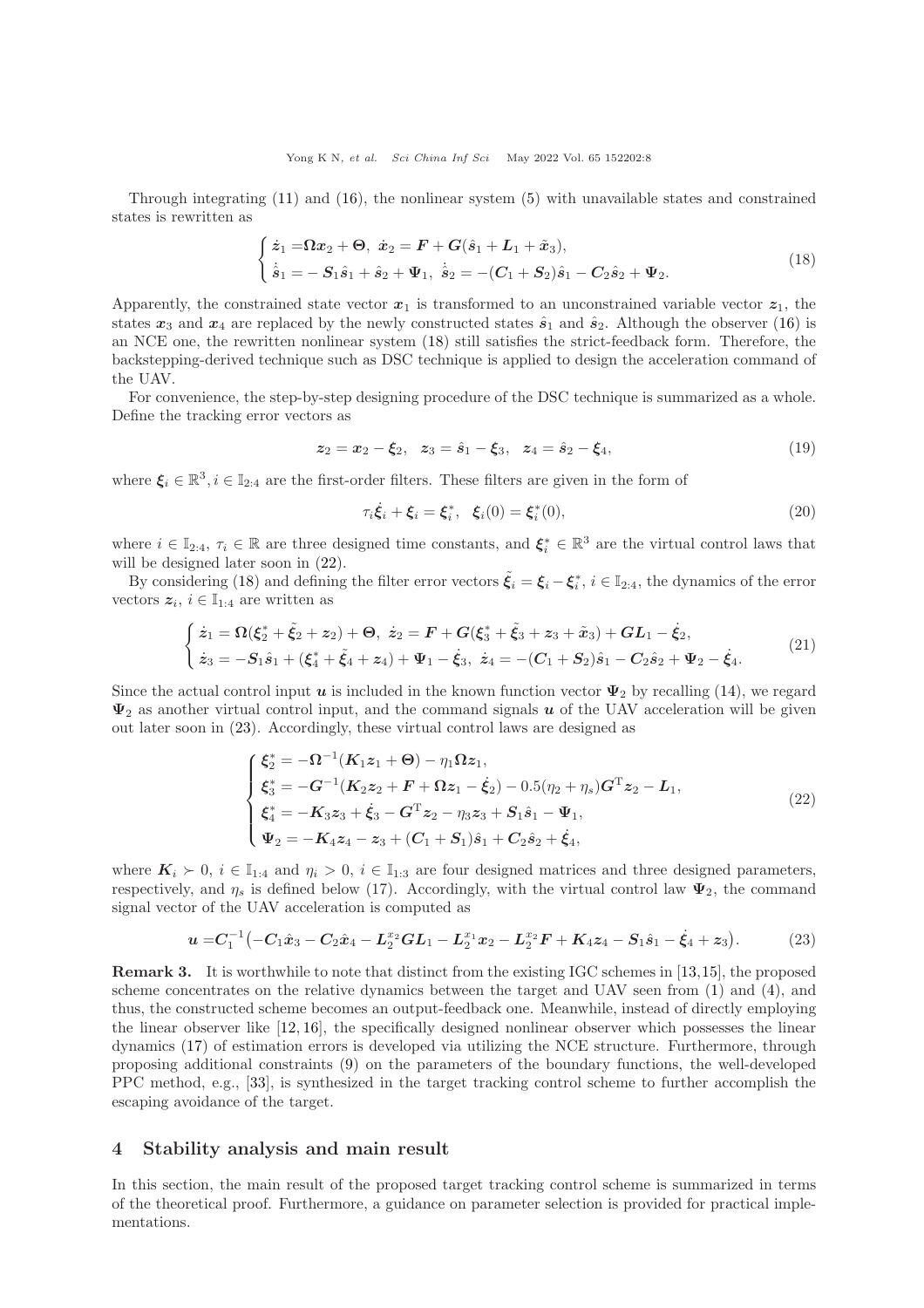Substituting [\(22\)](#page-7-2) into [\(21\)](#page-7-4) yields  $\dot{z}_1 = -K_1z_1 - \eta_1\Omega\Omega z_1 + \Omega(z_2 + \tilde{\xi}_2), \, \dot{z}_2 = -K_2z_2 - \Omega z_1 - 0.5(\eta_2 + \tilde{\xi}_2)$  $(\eta_s)GG^Tz_2 + G(z_3 + \tilde{x}_3 + \tilde{\xi}_3), \ \dot{z}_3 = -K_3z_3 - G^Tz_2 - \eta_3z_3 + (z_4 + \tilde{\xi}_4), \text{ and } \dot{z}_4 = -K_4z_4 - z_3.$  Choose the Lyapunov function as  $V_z = 0.5 \sum_{i=1}^4 z_i^T z_i$ . Differentiating  $V_z$  and applying the Young's inequality yield

$$
\dot{V}_z \leqslant -\sum_{i=1}^4 z_i^{\mathrm{T}} K_i z_i + 0.5 \tilde{x}_3^{\mathrm{T}} \tilde{x}_3 / \eta_s + \sum_{i=2}^4 0.5 \tilde{\xi}_i^{\mathrm{T}} \tilde{\xi}_i / \eta_{i-1}, \tag{24}
$$

which means that if  $\tilde{x}_3$  and  $\tilde{\xi}_i$ ,  $i \in \mathbb{I}_{2:4}$  are bounded, then  $V_z$  is bounded and the target tracking control law in [\(22\)](#page-7-2) and [\(23\)](#page-7-3) could accomplish the control objectives.

Now, we further consider the stability of the filter error vectors  $\tilde{\xi}_i$ ,  $i \in \mathbb{I}_{2:4}$ . Define the vectors  $v_1 = [d^{\mathrm{T}}, Y_g^{\mathrm{T}}, Y_{\epsilon}^{\mathrm{T}}]^{\mathrm{T}}$  and  $v_i = [\sqrt{2}(\bar{P}z_s)^{\mathrm{T}}, z_1^{\mathrm{T}}, \ldots, z_i^{\mathrm{T}}, \tilde{\xi}_2^{\mathrm{T}}, \ldots, \tilde{\xi}_i^{\mathrm{T}}]^{\mathrm{T}}$  with  $i \in \mathbb{I}_{2:4}$  and  $\bar{P}$  defined above [\(17\)](#page-6-5). Through differentiating filter error vectors  $\tilde{\xi}_i, i \in \mathbb{I}_{2:4}$ , we have

<span id="page-8-2"></span><span id="page-8-1"></span><span id="page-8-0"></span>
$$
\dot{\tilde{\xi}}_i = -\tilde{\xi}_i/\tau_i - m_i(\boldsymbol{v}_1, \boldsymbol{v}_i), \ i \in \mathbb{I}_{2:4}, \tag{25}
$$

where  $m_i(\boldsymbol{v}_1, \boldsymbol{v}_i) = \frac{\partial \boldsymbol{\xi}_i^*}{\partial \boldsymbol{\epsilon}_u} \tilde{\boldsymbol{\epsilon}}_u + \frac{\partial \boldsymbol{\xi}_i^*}{\partial \boldsymbol{\epsilon}_l} \tilde{\boldsymbol{\epsilon}}_l + \frac{\partial \boldsymbol{\xi}_i^*}{\partial \boldsymbol{\epsilon}_u} \tilde{\boldsymbol{\epsilon}}_u + \frac{\partial \boldsymbol{\xi}_i^*}{\partial \boldsymbol{\epsilon}_l} \tilde{\boldsymbol{\epsilon}}_l + \frac{\partial \boldsymbol{\xi}_i^*}{\partial \boldsymbol{z}_s} \dot{\boldsymbol{z}}_s + \sum_{j=1}^{i-1}$  $\frac{\partial \boldsymbol{\xi}^*_i}{\partial \boldsymbol{z}_j} \dot{\boldsymbol{z}}_j + \sum_{j=2}^{i-1}$  $\frac{\partial \boldsymbol{\xi}_{i}^*}{\partial \tilde{\boldsymbol{\xi}}_j} \dot{\tilde{\boldsymbol{\xi}}}_j, \ i \in \mathbb{I}_{2:4} \text{ are}$ continuous function vectors. According to Assumption [3,](#page-4-4) the inequalities  $Y_g^{\mathrm{T}} Y_g \leq \delta_g$  below [\(6\)](#page-4-5) and  $\boldsymbol{Y}_{\epsilon}^{\mathrm{T}} \boldsymbol{Y}_{\epsilon} \leq \delta_{\epsilon}$  below [\(9\)](#page-5-4), the compact set  $\mathcal{P}_{1} \triangleq \{ \boldsymbol{v}_{1} : ||\boldsymbol{v}_{1}||^{2} \leq \delta_{d}^{2} + \delta_{g} + \delta_{\epsilon} \}$  is an invariant one. Due to the fact  $\xi_i(0) = \xi_i^*(0)$  in [\(20\)](#page-7-5), we obtain  $\tilde{\xi}_i(0) = 0$  for any  $i \in \mathbb{I}_{2,4}$ . As the initial conditions of the UAV states are supposed bounded in Assumption [1,](#page-4-2) the estimation error vector  $z_s$ , the transformed variable vector  $z_1$ , and the tracking error vector  $z_i$ ,  $i \in \mathbb{I}_{2:4}$  are initially bounded. Without loss of generality, there exists a constant  $p_0 > 0$  to make all the initial conditions satisfy

$$
0.5\sum_{i=1}^{4} z_i^{\mathrm{T}}(0)z_i(0) + 0.5\sum_{i=2}^{4} \tilde{\xi}_i^{\mathrm{T}}(0)\tilde{\xi}_i(0) + z_s^{\mathrm{T}}(0)Pz_s(0) \le p_0.
$$
 (26)

Then, for any given constants  $p \geq p_0$ , the sets  $\mathcal{P}_i \triangleq \{ \mathbf{v}_i : ||\mathbf{v}_i||^2 \leqslant p \}$ ,  $i \in \mathbb{I}_{2:4}$  are compact. Thus, the sets  $\mathcal{P}_1 \times \mathcal{P}_i$ ,  $i \in \mathbb{I}_{2:4}$  are also compact. With the continuous property of  $m_i$ , there exist constants  $\bar{M}_i > 0$ ,  $i \in \mathbb{I}_{2:4}$  to satisfy

<span id="page-8-3"></span>
$$
\|\boldsymbol{m}_i(\boldsymbol{v}_1,\boldsymbol{v}_i)\| \leqslant \bar{M}_i, \ \forall (\boldsymbol{v}_1,\boldsymbol{v}_i) \in \mathcal{P}_1 \times \mathcal{P}_i, \ i \in \mathbb{I}_{2:4}, \tag{27}
$$

which indicates that the filter error vector could be bounded if the sets  $\mathcal{P}_i$ ,  $i \in \mathbb{I}_{2:4}$  are invariant. Overall, the control objective would be accomplished if  $\mathcal{P}_4$  is invariant.

#### 4.1 Main result

Let  $\kappa = \min_{i \in \mathbb{I}_{1:4}, j \in \mathbb{I}_{2:4}} \{2\lambda_{\min}(\mathbf{K}_i), 0.5/\eta_{j-1} - 0.5\tau_j, \lambda_{\max}(\mathbf{\Lambda})/\lambda_{\max}(\mathbf{P})\},\text{ and } \bar{\delta} = \delta_d^2/\eta_s + 0.5\sum_{i=2}^4 \bar{M}_i^2 \tau_i.$ With the design procedure and the provided insight, the main result of this paper is summarized in Theorem 1 for the noncooperative target tracking control problem of the UAV.

Theorem 1. Consider the integrated model [\(5\)](#page-4-1) under Assumptions [1–](#page-4-2)[3.](#page-4-4) Through choosing appropriate matrices  $\mathbf{K}_1^g$ ,  $\mathbf{K}_2^g$  and parameters  $\Gamma_i^u$ ,  $\Gamma_i^l$ ,  $i \in \{l, \chi, \gamma\}$ , the enclosing reference signal generated by [\(6\)](#page-4-5) and the boundary functions specified in [\(8\)](#page-5-1) satisfy the inequalities in [\(9\)](#page-5-4). With the ETF in [\(10\)](#page-5-2), the NCE observer [\(16\)](#page-6-3), and the first-order filters [\(20\)](#page-7-5), the DSC technique-based target tracking control law is designed according to [\(22\)](#page-7-2) and [\(23\)](#page-7-3). For any given constant  $p \geq p_0$  with  $p_0$  given in [\(26\)](#page-8-0), if matrices  $\boldsymbol{K}_i, i \in \mathbb{I}_{1:4}, S_1, S_2, P$ , and parameters  $\eta_s, \eta_i, i \in \mathbb{I}_{1:3}, \tau_i, i \in \mathbb{I}_{2:4}$  are designed to satisfy  $-\kappa p + \bar{\delta} \leqslant 0$ , then (1) the stabilizing error vector  $\epsilon$  ultimately stays within the specified terminal region  $\mathcal{E}_{\infty}$ , (2) the controlled output vector  $y_c$  always stays within the operation region  $\mathcal{Y}_r$ , and (3) all the signals of the closed-loop system are bounded.

*Proof.* Consider the stability of all the error vectors in  $v_4$ , and the augmented Lyapunov function candidate is written as  $V = 0.5 \nu_4^{\rm T} v_4 = V_s + V_z + 0.5 \sum_{i=2}^4 \tilde{\xi}_i^{\rm T} \tilde{\xi}_i$ . Invoke [\(17\)](#page-6-5), [\(24\)](#page-8-1), [\(25\)](#page-8-2), and [\(27\)](#page-8-3), and then for all  $v_4 \in \mathcal{P}_4$ , the derivative of V satisfies

<span id="page-8-4"></span>
$$
\dot{V} \leq z_s^{\mathrm{T}} \Lambda z_s - \sum_{i=1}^4 z_i^{\mathrm{T}} K_i z_i + \sum_{i=2}^4 0.5 \tau_i \bar{M}_i^2 + 0.5 \sum_{i=2}^4 \left(1/\eta_{i-1} - 1/\tau_i\right) \tilde{\xi}_i^{\mathrm{T}} \tilde{\xi}_i + \delta_d^2 / \eta_s \leq -\kappa V + \bar{\delta}.
$$
 (28)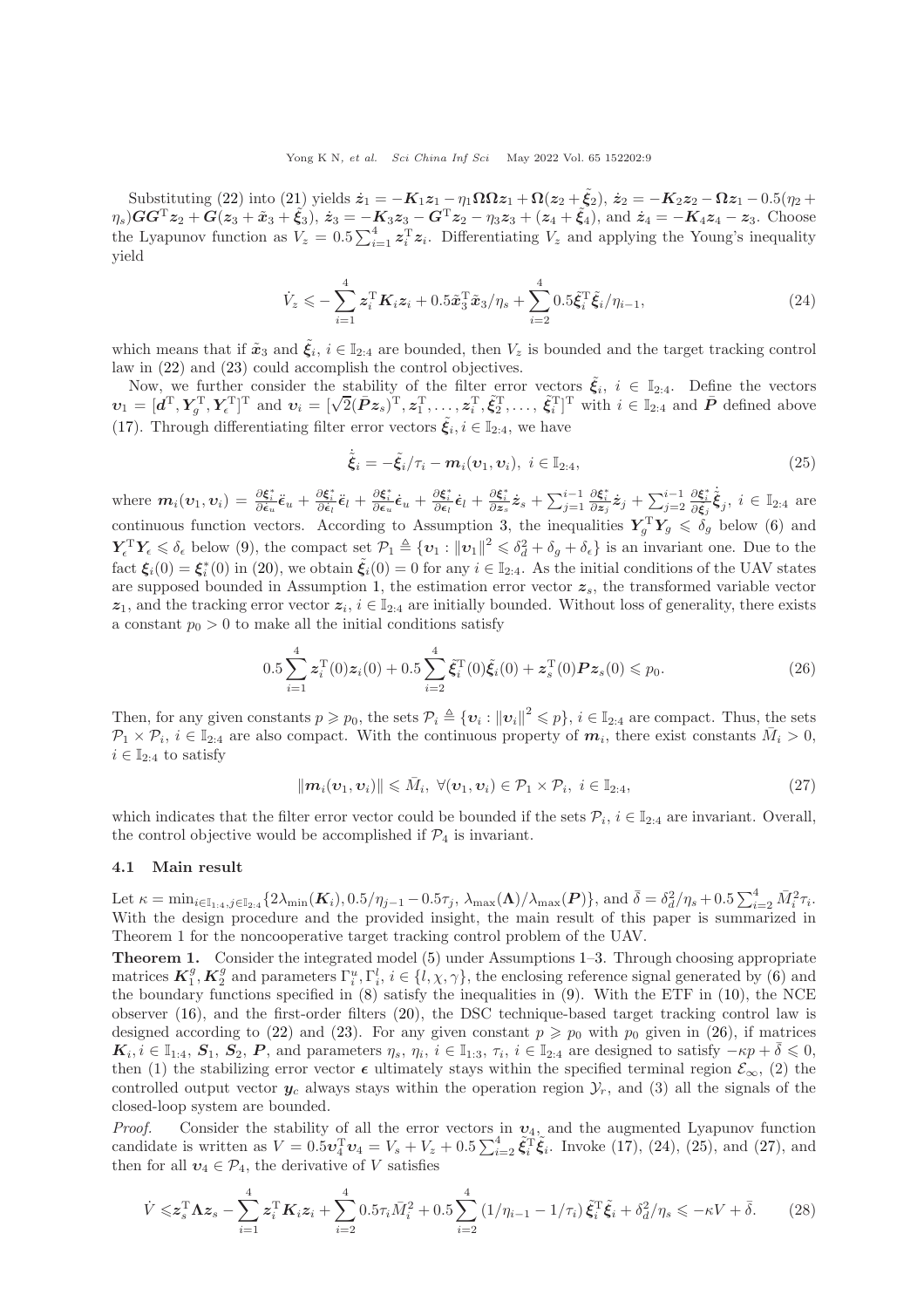Then, with the condition  $-\kappa p + \bar{\delta} \leqslant 0$ , we have  $\dot{V} \leqslant 0$  on  $V = p$  which means that the sets  $\mathcal{P}_i$ ,  $i \in \mathbb{I}_{2:4}$ are invariant. Associated with the initial condition in [\(26\)](#page-8-0), we can conclude that the inequalities  $V \leq p$ , [\(27\)](#page-8-3), and [\(28\)](#page-8-4) hold for all  $t \geq 0$ . Thus, the estimation error vector  $z_s$ , the transformed variable vector z<sub>1</sub>, the tracking error vectors  $z_i$ ,  $i \in \mathbb{I}_{2:4}$ , and the filter error vectors  $\xi_i$ ,  $i \in \mathbb{I}_{2:4}$  are all bounded.

As the statement in Subsection [3.1,](#page-4-6) the controlled output vector  $y_c$  satisfies the constraints in [\(7\)](#page-5-0) with the norm-bounded  $z_1$ , and thus, the stabilizing error vector  $\epsilon$  ultimately stays within the specified terminal region  $\mathcal{E}_{\infty}$ . Through integrating the inequalities in [\(7\)](#page-5-0) and [\(9\)](#page-5-4), we can conclude that  $y_c \in \mathcal{Y}_r$ ,  $\forall t \geq 0$ . In light of the bounded V, we also know that all the states in the nonlinear system [\(21\)](#page-7-4) are bounded which indicates the boundedness of the UAV states. In addition, since the designed nonlinear function vectors  $L_1$  and  $L_2$  are bounded, the auxiliary variable vectors  $s_1$  and  $s_2$  are bounded as well. Therefore, all the signals in the closed-loop system are bounded. This completes the proof.

#### 4.2 Parameter selection and feasibility endurance

There are many designed matrices and parameters to be chosen in the proposed target tracking control scheme. In terms of their functionalities, a guideline for their design is provided for users in this subsection.

For the enclosing reference signal generated in [\(6\)](#page-4-5) and the boundary functions specified in [\(8\)](#page-5-1), the parameters contain  $\mathbf{K}_1^g$ ,  $\mathbf{K}_2^g$ ,  $\Gamma_i^u$ , and  $\Gamma_i^l$  with  $i \in \{l, \chi, \gamma\}$ . Specifically, the UAV will more rapidly enclose the target through increasing  $\|\mathbf{K}_{q,1}\|$ , but this increase would bring more load on the UAV dynamics. By appropriately selecting the off-diagonal elements of  $K_{q,2}$ , the enclosing trajectory can be specified. Furthermore, under the satisfaction of the inequality conditions in [\(9\)](#page-5-4), choosing larger  $\Gamma_i^u$  and  $\Gamma_i^l$  will result in better tracking performance of  $e_i$  with  $i \in \{l, \chi, \gamma\}$ .

On the other hand,  $\mathbf{K}_i$ ,  $i \in \mathbb{I}_{1:4}$ ,  $\mathbf{S}_i$ ,  $i \in \mathbb{I}_{1:2}$ , and  $1/\tau_i$ ,  $i \in \mathbb{I}_{2:4}$  are the feedback gains of the control laws [\(22\)](#page-7-2) and [\(23\)](#page-7-3), the NCE observer [\(16\)](#page-6-3), and the filters [\(25\)](#page-8-2), respectively. Moreover,  $P$ ,  $\eta_s$ , and  $\eta_i$  are utilized to suppress the coupling between  $\tilde{x}_3$  and  $\tilde{x}_4$ , the one between  $\tilde{x}_3$  and  $z_3$ , and the one between  $z_i$  and  $\tilde{\xi}_{i+1}$ , respectively. Choosing smaller  $\lambda_{\max}(\mathbf{\Lambda})/\lambda_{\max}(\mathbf{P})$  and  $\tau_i$ ,  $i \in \mathbb{I}_{2:4}$  will result in better estimation performance of the NCE observer and the corresponding filters, respectively. Meanwhile, the error variable vector  $z_i$  is decreased by increasing  $K_i$ ,  $i \in \mathbb{I}_{1:4}$ ,  $\eta_s$ , and  $\eta_i$ ,  $i \in \mathbb{I}_{1:3}$ , but these increases would bring a larger command signal of the UAV acceleration.

Notably, about the condition in  $-\kappa p + \bar{\delta} \leq 0$ , the user can somewhat decrease  $\bar{\delta}$  by selecting subtly the parameters of the enclosing reference signal and the boundary functions, i.e.,  $\mathbf{K}_1^g$ ,  $\mathbf{K}_2^g$ ,  $\Gamma_i^u$ , and  $\Gamma_i^l$  with  $i \in \{l, \chi, \gamma\}$ . In addition, through increasing  $\lambda_{\min}(\boldsymbol{K}_i)$ ,  $i \in \mathbb{I}_{1:4}$ ,  $\eta_s$ ,  $\eta_i$ ,  $i \in \mathbb{I}_{1:3}$ ,  $\tau_i$ ,  $i \in \mathbb{I}_{2:4}$ , and  $\lambda_{\max}(\Lambda)/\lambda_{\max}(P)$ , the user can obtain a sufficiently larger  $\kappa$  which guarantees the existence of parameters, but this increase would also bring a heavier UAV load. Therefore, caution must be exercised in the selection of these parameters, due to the fact that there exists a trade-off between the control performance and other issues.

# <span id="page-9-0"></span>5 Numerical illustration

In this section, the extensive simulation studies are implemented to illustrate the effectiveness of the proposed target tracking control scheme in two practical cases, namely tracking the coordinated (nonmaneuvering) and noncooperative (maneuvering) target. For rigorous verification, the proposed control scheme is compared with the proportional derivative (PD)-based and the PPC-based scheme.

#### 5.1 Simulation description

Since the north-east-down frame, denoted as  $\mathcal{F}\{\text{OXYZ}\}\)$ , is a commonly-used frame, it is employed as the actual inertial frame for convenience of implementation. The relationship between  $\mathcal{F} \{OXYZ\}$  and  $\mathcal{F}\{\mathrm{OI}_x\mathrm{I}_y\mathrm{I}_z\}$  is described as  $\{\mathrm{OI}_x\} \rightarrow \{\mathrm{OZ}\}, \{\mathrm{OI}_y\} \rightarrow \{\mathrm{OX}\}, \text{and } \{\mathrm{OI}_z\} \rightarrow \{\mathrm{OY}\}.$ 

About the nonlinear system [\(5\)](#page-4-1), the parameters of the UAV dynamics are given as  $C_1 = -10I_3$  and  $C_2 = -3I_3$ . The constants of the operation region  $\mathcal{Y}_r$  defined in [\(2\)](#page-3-2) are given by  $l_{\min} = 1$  m,  $l_{\max} = 150$  m, and  $\bar{\chi} = \bar{\gamma} = 60$  deg. The desired controlled output vector is given as  $y_r = [5 \text{ m}, 0 \text{ deg}, 0 \text{ deg}]^T$ with the terminal region specified by  $\epsilon_l^{\infty} = 5$  m,  $\epsilon_{\chi}^{\infty} = 2.5$  deg,  $\epsilon_{\gamma}^{\infty} = 2.5$  deg. The initial conditions of the LOS variables and the UAV dynamics are given as  $x_1(0) = [100 \text{ m}, 40 \text{ deg}, 50 \text{ deg}]^T$ ,  $x_2(0) = [-5 \text{ m/s}, -1 \text{ deg/s}, -1 \text{ deg/s}]^{\text{T}}$ ,  $a_v(0) = [0, 0, 0]^{\text{T}}$  g, and  $a_v(0) = [0, 0, 0]^{\text{T}}$  g/s where "g" is the gravity acceleration. Accordingly, there exist constants  $\epsilon_l^0 = 20$  m,  $\epsilon_\chi^0 = 20$  deg, and  $\epsilon_\gamma^0 = 20$  deg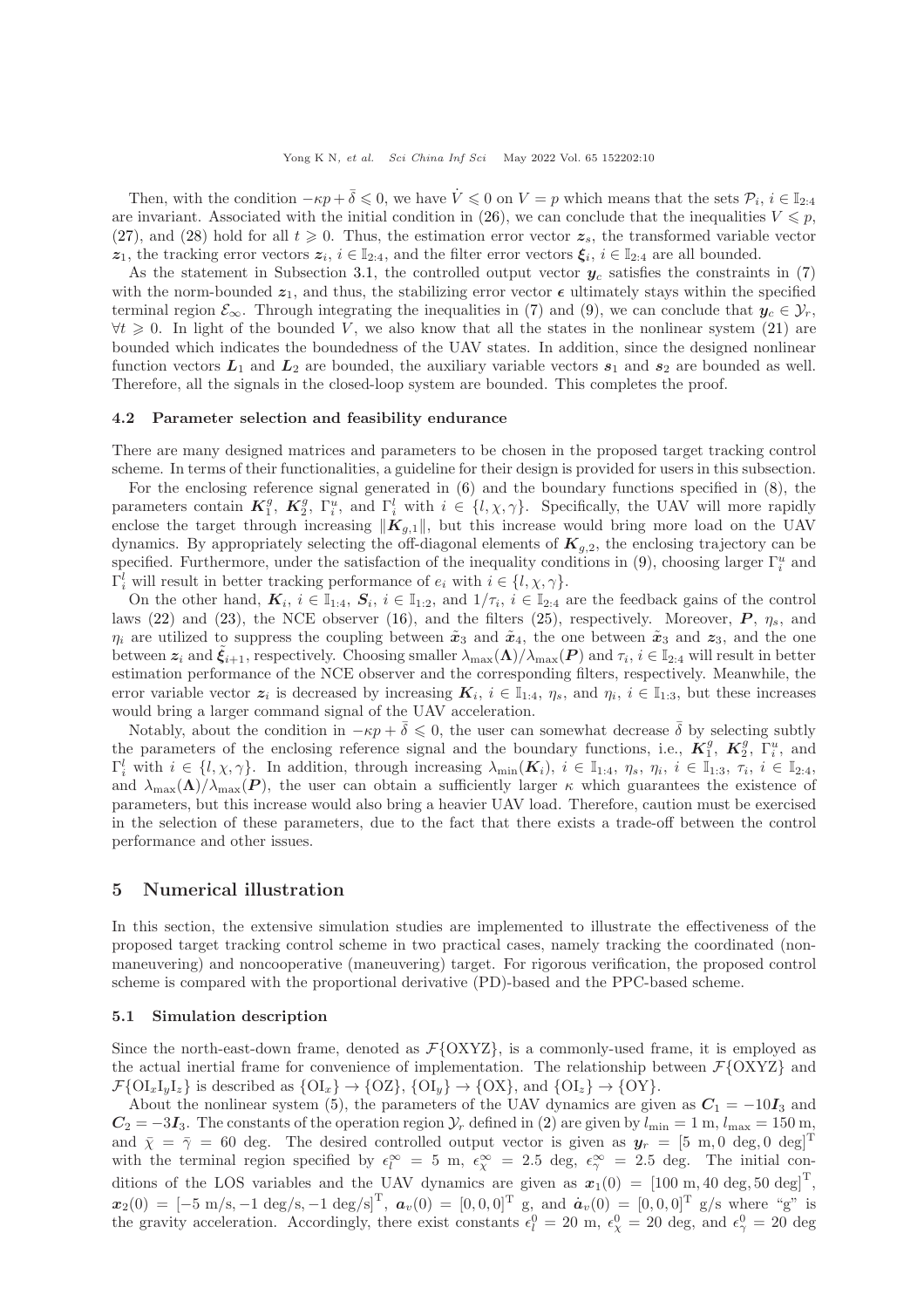Yong K N, et al. Sci China Inf Sci May 2022 Vol. 65 152202:11

<span id="page-10-0"></span>

Figure 2 (Color online) Case 1: Trajectories of the UAV and the target.

<span id="page-10-1"></span>

**Figure 3** (Color online) Case 1: LOS variables (a)–(c) and UAV acceleration (d)–(f).

to satisfy Assumption [1.](#page-4-2) For the enclosing reference signal in [\(6\)](#page-4-5), the matrices are designed as  $K_1^g$  = diag $\{5, 0.0175, 0.0175\}$ ,  $\mathbf{K}_1^g = \mathbf{K}_2^g$  $^{-1}$ . For the boundary functions in [\(8\)](#page-5-1), the designed parameters are specified as  $\Gamma_l^u = \Gamma_l^l = 0.22$ ,  $\Gamma_\chi^u = \Gamma_\chi^l = 0.17$ , and  $\Gamma_\gamma^u = \Gamma_\gamma^l = 0.17$  which make the inequalities in [\(9\)](#page-5-4) hold. For the NCE observer in [\(16\)](#page-6-3), the designed matrices are given as  $S_1 = 20I_3$  and  $S_2 = 20I_3$ . Moreover, the initial conditions of the NCE observer are given as  $\hat{s}_1(0) = \hat{s}_2(0) = [-27, 80, 150]^T$ . The ETF in [\(10\)](#page-5-2) is chosen as  $\Xi(\cdot) = 2 \arctan(\cdot)/\pi$ . For the first-order filters, the time constants are chosen as  $\tau_i = 1/300, i \in \mathbb{I}_{2:4}$ . For the tracking control law given by [\(22\)](#page-7-2) and [\(23\)](#page-7-3), the parameters are designed as  $\eta_1 = 0.05$ ,  $\eta_2 = 10^{-3}$ ,  $\eta_3 = 10$ , and  $\eta_s = 10^{-3}$ . Moreover, the matrices are designed as  $K_1 = \text{diag}\{3, 0.1, 0.1\}, K_2 = \text{diag}\{2.5, 0.5, 0.5\}, K_3 = 10I_3$ , and  $K_4 = 20I_4$ .

For comparison, besides the control scheme developed in this paper, the PD-based and the PPC-based schemes are simulated. For the notational simplicity, the superscripts " $d$ " and "p" denote the components of the PD-based and the PPC-based schemes, respectively. The PD-based scheme will use directly the error e to construct the control law, i.e.,  $z_1^d = e$ . Likewise, the error transformation of the PPC-based scheme is designed as the same as [\(11\)](#page-5-3), i.e.,  $z_1^p = z_1$ . Similar with [\(19\)](#page-7-6), [\(20\)](#page-7-5), [\(22\)](#page-7-2), and [\(23\)](#page-7-3), the error vectors are defined as  $\mathbf{z}_2^k = \mathbf{x}_2 - \xi_2^k$ ,  $\mathbf{z}_3^k = \mathbf{a}_v - \xi_3^k$ , and  $\mathbf{z}_4^k = \dot{\mathbf{a}}_v - \xi_4^k$  with  $k \in \{d, p\}$ . The filters  $\xi_i^k$  with  $i \in \mathbb{I}_{2:4}$  and  $k \in \{d, p\}$  of the DSC technique are specifi constants  $\tau_i^k$  and initial conditions  $\xi_i^k(0) = \xi_i^{k*}(0)$ . Moreover, the filter inputs  $\xi_i^{k*}$ ,  $i \in \mathbb{I}_{2:4}$  are specified  $\text{Res}_{1,2} \xi_{2}^{d*} = -K_{1,2}^{d} z_{1}^{d} + y_{r} - 0.5 \eta_{1}^{d} z_{1}^{d}, \xi_{3}^{d*} = G^{-1} (K_{2}^{d} z_{2}^{d} + F + z_{1}^{d} - \xi_{2}^{d}) + 0.5 \eta_{2}^{d} G^{T} z_{2}^{d}, \xi_{4}^{d*} = -K_{3}^{d} z_{3}^{d} + G^{T} z_{2}^{d} - 0.5 \eta_{3}^{d} z_{3}^{d} + 0.5 \eta_{4}^{d} z_{4}^{d} + 0.5 \eta_{5}$  $\eta_3^d \bm{z}_3^{\bar{d}} + \dot{\bm{\xi}}_3^d, \, \bm{\xi}_2^{p*} = -\bm{\Omega}^{-1}(\bm{K}_1^p \bm{z}_1^p + \bm{\Theta}) - 0.5 \eta_1^p \bm{\Omega} \bm{z}_1^p, \, \bm{\xi}_3^{p*} = \bm{G}^{-1}(\bm{K}_2^p \bm{z}_2^p + \bm{F} + \bm{\Omega} \bm{z}_1^p - \dot{\bm{\xi}}_2^p) + 0.5 \eta_2^p \bm{G}^{\rm T} \bm{z}_2^p,$  $\mathbf{\dot{\xi}}_4^{p*} = -\mathbf{K}_3^p \mathbf{z}_3^{\bar{p}} + \mathbf{G}^{\mathrm{T}} \mathbf{z}_2^p - \eta_3^k \mathbf{z}_3^p + \mathbf{\dot{\xi}}_3^p$ , and then the command signal vectors  $\mathbf{u}^k, k \in \{d, p\}$  of both the PDbased and PPC-based schemes are designed in the form of  $u^k = C_1^{-1}(-K_4^k z_4^k - z_3^k + \xi_4^k + C_1 a_v + C_2 a_v)$ where  $\mathbf{K}_i^k$ ,  $i \in \mathbb{I}_{1:4}$  are gain matrices and  $\eta_i^k$ ,  $i \in \mathbb{I}_{1:3}$  are tuning parameters with  $k \in \{p, d\}$ .

# 5.2 Simulation results

Case 1. For the case of tracking coordinated target, the target is supposed to move to an invariant direction with the uniform velocity. Consequently, the acceleration components are chosen as zeros, i.e.,  $a_t = [0, 0, 0]^T$ . In this case, the performance of the PD-based and PPC-based schemes is tuned to be as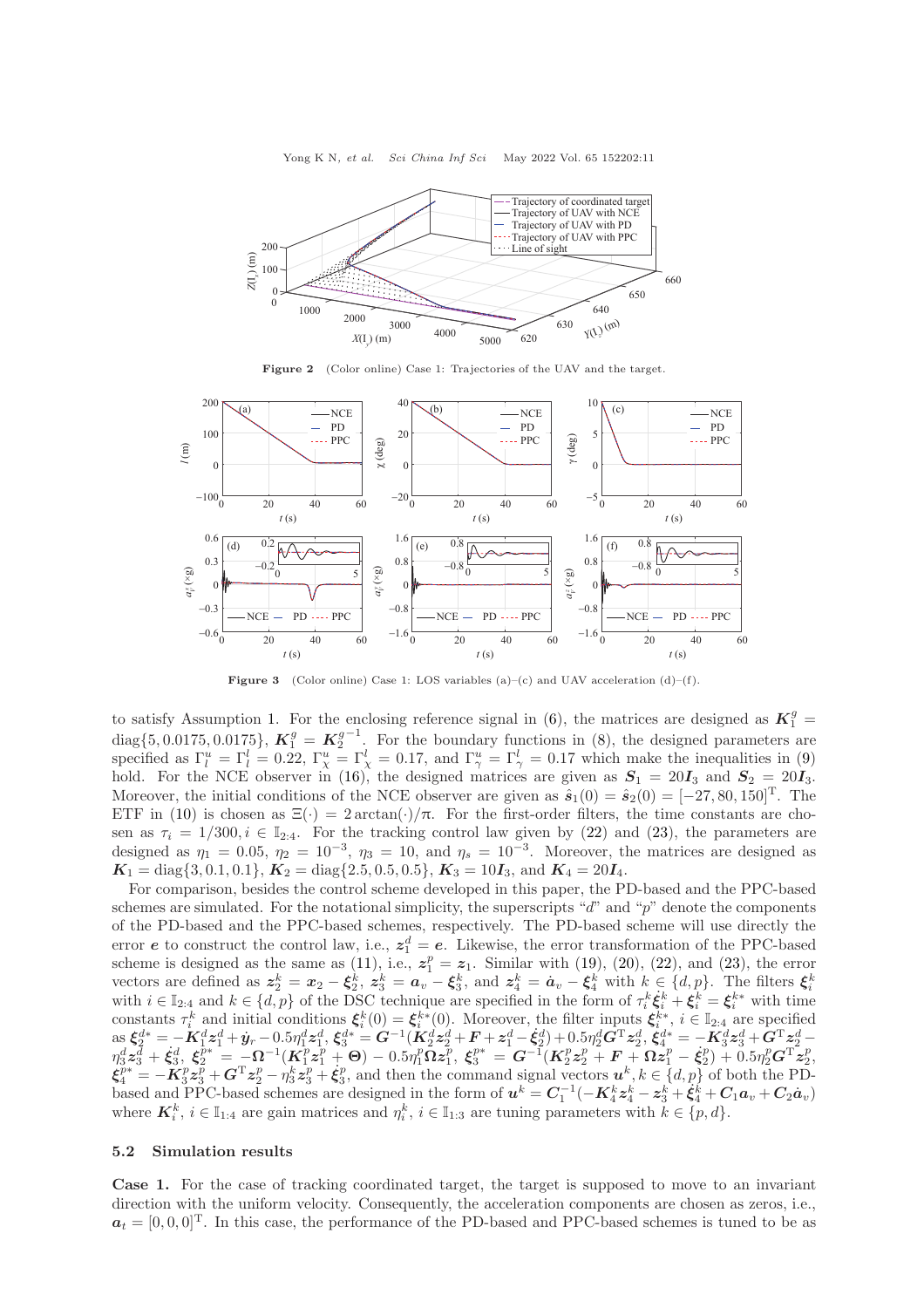Yong K N, et al. Sci China Inf Sci May 2022 Vol. 65 152202:12

<span id="page-11-0"></span>

<span id="page-11-1"></span>**Figure 4** (Color online) Case 1: Estimation errors  $\tilde{\boldsymbol{x}}_3 = [\tilde{x}_3^x, \tilde{x}_3^y, \tilde{x}_3^z]^T$  (a) and  $\tilde{\boldsymbol{x}}_4 = [\tilde{x}_4^x, \tilde{x}_4^y, \tilde{x}_4^z]^T$  (b) of the NCE observer.



Figure 5 (Color online) Case 2: Trajectories of the UAV and the target.

<span id="page-11-2"></span>

Figure 6 (Color online) Case 2: LOS variables  $(a)-(c)$  and their tracking errors  $(d)-(f)$ .

close as possible to the proposed one by choosing appropriate parameters. Therefore, the corresponding parameters are chosen as  $\mathbf{K}_i^p = \mathbf{K}_i$ ,  $i \in \mathbb{I}_{1:4}$ ,  $\mathbf{K}_1^d = \text{diag}\{0.5, 7.5, 7.5\}$ ,  $\mathbf{K}_2^d = \text{diag}\{1, 8, 8\}$ ,  $\mathbf{K}_i^d = \mathbf{K}_i$ ,  $\overline{n} \in \mathbb{I}_{3:4}, \eta_i^p = \eta_i, i \in \mathbb{I}_{1:3}, \eta_1^d = 1, \eta_2^d = 0.02, \eta_3^d = 10, \text{ and } \overline{\tau}_i^k = \tau_i, i \in \mathbb{I}_{1:3}, k \in \{d, p\}.$ 

The simulation results are presented in Figures [2](#page-10-0)[–4.](#page-11-0) The trajectories of the UAV and the target are plotted in Figure [2,](#page-10-0) which reveals that all the compared schemes accomplish the coordinated target tracking objective. Figures  $3(a)$  $3(a)$ –(c) show that the stabilizing performance of  $x_1$  is almost the same for three compared schemes, which indicates the reasonability of the parameter selection for PD-based and PPC-based schemes. And, the responses of the UAV accelerations  $a_v = [a_v^x, a_v^y, a_v^z]^T$  under those schemes are displayed in Figures  $3(d)$  $3(d)$ –(f). Notably, there exists short period oscillation for the UAV accelerations under the proposed scheme, while these accelerations are reasonable. It is due to the existence of the initial error for the NCE observer. As observed from Figures [4\(](#page-11-0)a) and (b), the estimation error vectors  $\tilde{x}_3$  and  $\tilde{x}_4$  asymptotically converge to zero, respectively, and then the oscillation of the UAV acceleration is also converged.

**Case 2.** For the case of tracking the noncooperative target, the target trajectory in  $\mathcal{F} \{OXYZ\}$  frame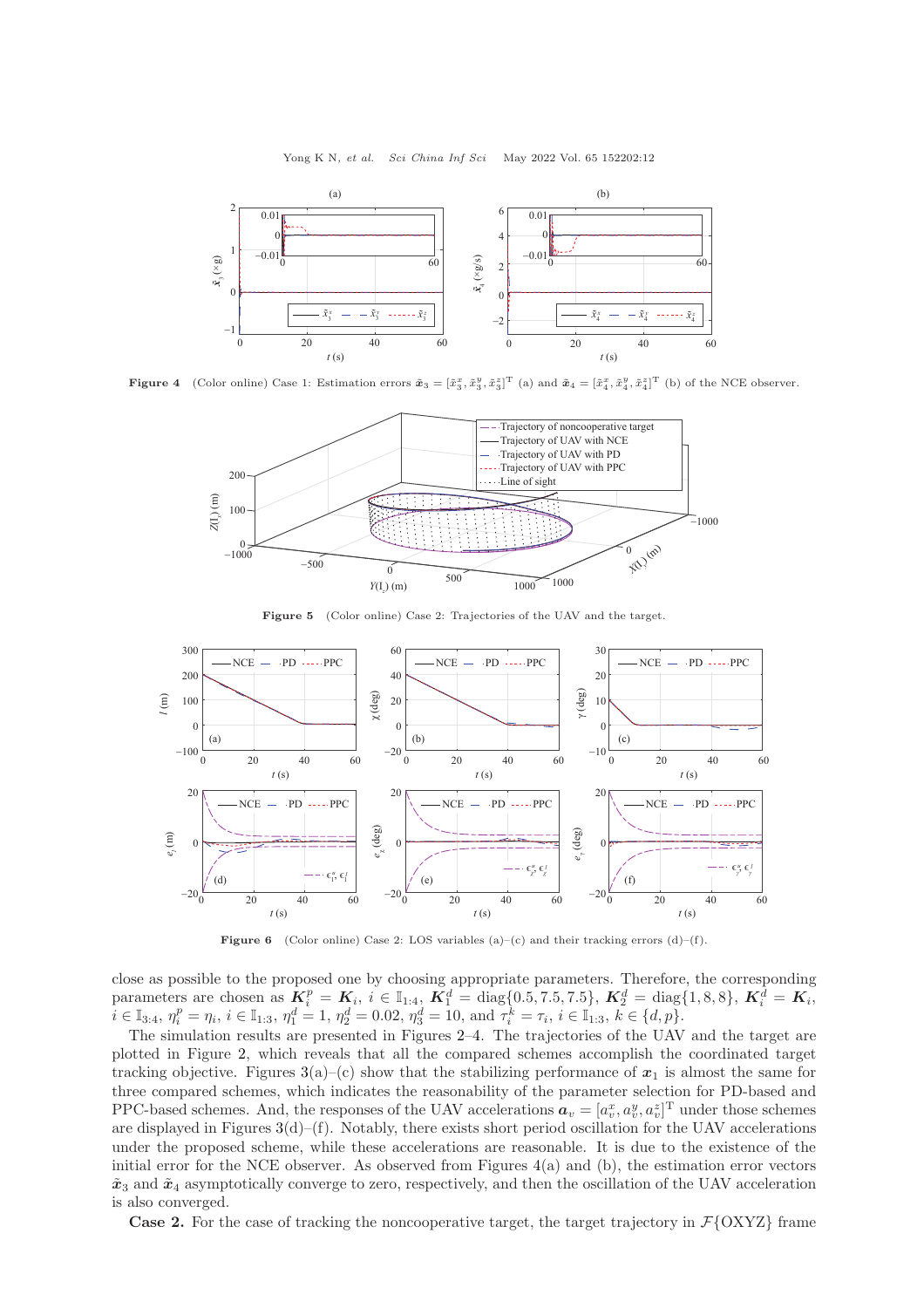<span id="page-12-1"></span>

Yong K N, et al. Sci China Inf Sci May 2022 Vol. 65 152202:13

**Figure 7** (Color online) Case 2: UAV acceleration  $(a)$ –(c) and control input  $(d)$ –(f).

<span id="page-12-2"></span>

<span id="page-12-0"></span>**Figure 8** (Color online) Case 2: Estimation errors  $\tilde{\boldsymbol{x}}_3 = [\tilde{x}_3^x, \tilde{x}_3^y, \tilde{x}_3^z]^T$  (a) and  $\tilde{\boldsymbol{x}}_4 = [\tilde{x}_4^x, \tilde{x}_4^y, \tilde{x}_4^z]^T$  (b) of the NCE observer.



**Figure 9** (Color online) Case 2: Derivatives of LOS variables (a)–(c) and UAV acceleration (d)–(f).

is given as  $X(t) = 625 \sin(\pi t/25)$  m,  $Y(t) = 625 \cos(\pi t/25)$  m, and  $Z(t) = 0$  m. The parameters of the compared schemes are chosen as the same as the former case.

The simulation results are shown in Figures [5–](#page-11-1)[9.](#page-12-0) The trajectory of the target and those of the UAV under three schemes are shown in Figure [5.](#page-11-1) We observe that three schemes accomplish the noncooperative target tracking objective, simultaneously. The curves of  $x_1$  and  $e$  are plotted in Figures [6\(](#page-11-2)a)–(c) and  $(d)$ – $(f)$ , respectively. It is seen that the stabilizing performance of the proposed scheme is also excellent like Case 1, whereas the PD-based scheme has poor stabilizing performance and that of the PPC-based one is just acceptable. Specifically, since  $e_l$  is sensitive to the initial state, i.e.,  $a_t(0) - a_v(0)$ , the transient performance in Figure [6\(](#page-11-2)d) is degraded for the UAV under the PD-based and the PPC-based schemes. The steady-state performance in Figures  $6(e)$  $6(e)$  and (f) becomes poor for two compared schemes, as the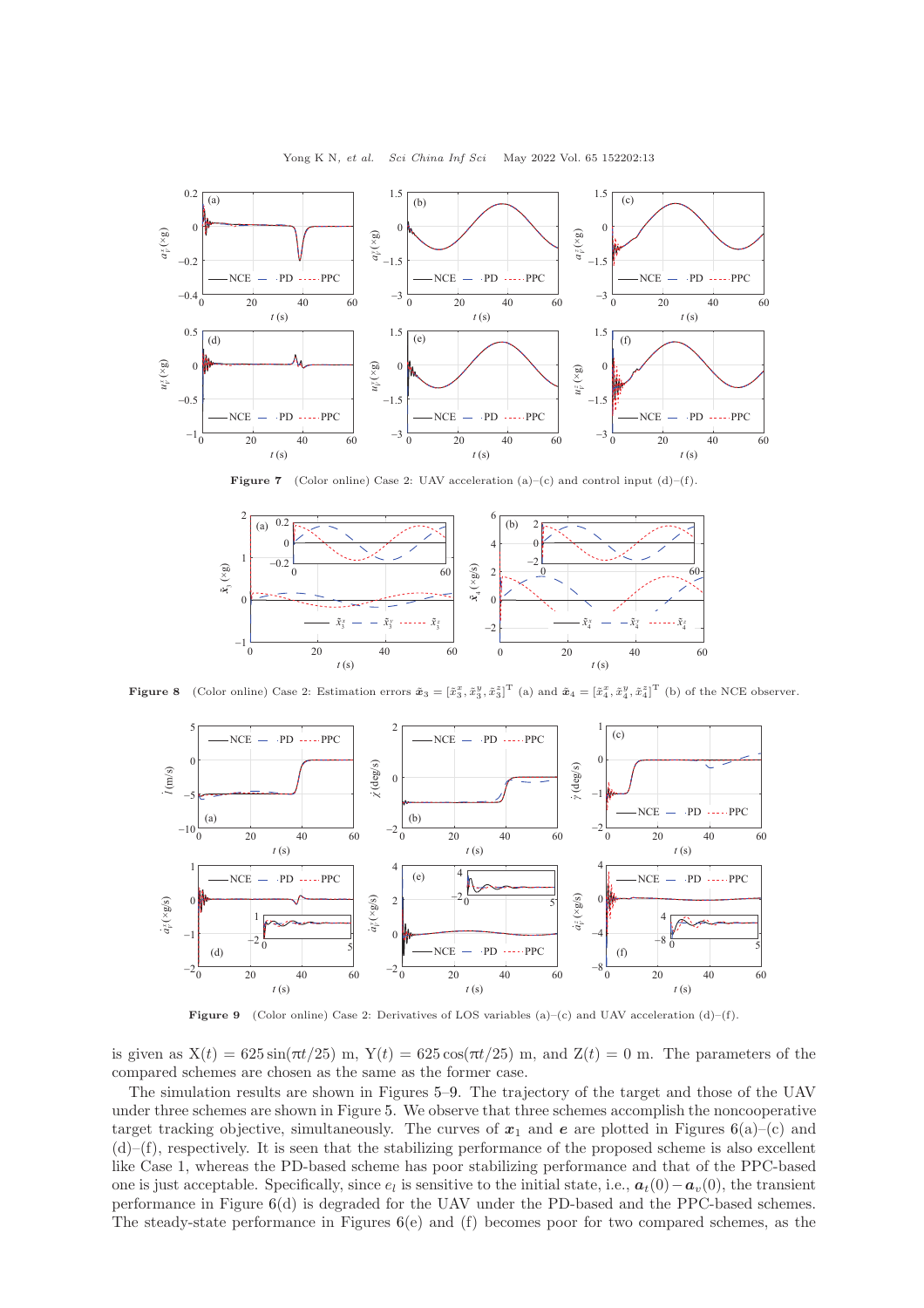impacts of  $a_t$  on  $e_\gamma$  and  $e_\gamma$  are increasing during the enclosing of the UAV and the target. Meanwhile, as seen from Figures  $7(a)$  $7(a)$ –(f), the short period oscillation appears for both the PD-based and PPC-based schemes and even larger than the proposed one. All the above distinct features of the proposed scheme are owing to the consideration of the relative dynamics and the reliable estimation of the NCE observer seen from Figures [8\(](#page-12-2)a) and (b). Furthermore, the responses of the left closed-loop signals, i.e.,  $x_2$  and  $\dot{a}_v$ , are drawn in Figures [9\(](#page-12-0)a)–(f), which indicates the boundedness of the closed-loop system.

Overall, the constraints on the standoff distance and the spatial relationship are guaranteed. The NCE observer is capable of well estimating the unavailable states of relative dynamics. All these ensure that the proposed target tracking control scheme fulfills the target tracking mission without resorting to the exact knowledge of the target dynamics.

# <span id="page-13-16"></span>6 Conclusion

The noncooperative target tracking control problem has been investigated for UAVs. By combining the dynamics of both the LOS variables and acceleration components, an integrated model has been constructed. To estimate the states of the relative dynamics, an NCE observer has been developed and global convergence has been achieved. With the outputs of the NCE observer, a target tracking control scheme has been proposed that utilizes both the DSC technique and the PPC method. It has been shown theocratically that the relative spatial positions of the target and the UAV always stay within a specified operation region and ultimately converge to a small terminal region. Finally, simulation results have been presented to illustrate the effectiveness of the proposed scheme.

Acknowledgements This work was supported in part by the National Science Fund (Grant No. 61825302, 62103188), in part by Key R&D Projects (Social Development) in Jiangsu Province of China (Grant No. BE2020704), and in part by Jiangsu Province "333" Project (Grant No. BRA2019051).

#### <span id="page-13-0"></span>References

- 1 Lyu Y, Kang T N, Pan Q, et al. UAV sense and avoidance: concepts, technologies, and systems (in Chinese). Sci Sin Inform, 2019, 49: 520–537
- <span id="page-13-1"></span>2 Kim S, Oh H, Tsourdos A. Nonlinear model predictive coordinated standoff tracking of a moving ground vehicle. J Guid Control Dyn, 2013, 36: 557–566
- <span id="page-13-2"></span>3 Wang M, Zh[ang Y L, Dong H F, et al. Trajectory tracking control of a bionic robotic fish based on iterative learning.](https://doi.org/10.1007/s11432-019-2760-5) Sci China Inf Sci, 2020, 63: 170202
- <span id="page-13-18"></span>4 Yu X, Liu L. Target enclosing and trajectory tracking for a mobile robot with input disturbances. [IEEE Control Syst Lett,](https://doi.org/10.1109/LCSYS.2017.2712663) 2017, 1: 221–226
- <span id="page-13-3"></span>5 Zhu P X, Ren W. Fully distributed joint localization and target tracking with mobile robot networks. IEEE Trans Contr Syst Technol, 2021, 29: 1519–1532
- <span id="page-13-4"></span>6 Frew E W, Lawrence D A, Morris S. Coordinated standoff tracking of moving targets using Lyapunov guidance vector fields. [J Guid Control Dyn,](https://doi.org/10.2514/1.30507) 2008, 31: 290–306
- <span id="page-13-5"></span>7 Yoon S, Park S, Kim Y. Circular motion guidance law for coordinated standoff tracking of a moving target. IEEE Trans Aerosp Electron Syst, 2013, 49: 2440–2462
- <span id="page-13-6"></span>8 Oliveira T, Aguiar A P, Encarnacao P. Moving path following for unmanned aerial vehicles with applications to single and multiple target tracking problems. [IEEE Trans Robot,](https://doi.org/10.1109/TRO.2016.2593044) 2016, 32: 1062–1078
- <span id="page-13-7"></span>9 Song Y D, Guo J X. Neuro-adaptive fault-tolerant tracking control of lagrange systems pursuing targets with unknown trajectory. [IEEE Trans Ind Electron,](https://doi.org/10.1109/TIE.2016.2644606) 2017, 64: 3913–3920
- <span id="page-13-9"></span><span id="page-13-8"></span>10 Park S. Guidance law for standoff tracking of a moving object. [J Guid Control Dyn,](https://doi.org/10.2514/1.G002707) 2017, 40: 2948–2955
- 11 Yong K N, Chen M, Wu Q X. Immersion and invariance-based integrated guidance and control for unmanned aerial vehicle path following. [Int J Syst Sci,](https://doi.org/10.1080/00207721.2019.1587544) 2019, 50: 1052–1068
- <span id="page-13-10"></span>12 Chwa D. Robust nonlinear disturbance observer based adaptive guidance law against uncertainties in missile dynamics and target maneuver. [IEEE Trans Aerosp Electron Syst,](https://doi.org/10.1109/TAES.2018.2801392) 2018, 54: 1739–1749
- <span id="page-13-11"></span>13 Padhi R, Chawla C, Das P G. Partial integrated guidance and control of interceptors for high-speed ballistic targets. J Guid Control Dyn, 2014, 37: 149–163
- 14 Panchal B, Mate N, Talole S E. Continuous-time predictive control-based integrated guidance and control. J Guid Control Dyn, 2017, 40: 1579–1595
- <span id="page-13-17"></span>15 Chwa D, Choi J Y. Adaptive nonlinear guidance law considering control loop dynamics. [IEEE Trans Aerosp Electron Syst,](https://doi.org/10.1109/TAES.2003.1261117) 2003, 39: 1134–1143
- <span id="page-13-12"></span>16 Chwa D, Choi J Y, Anavatti S G. Observer-based adaptive guidance law considering target uncertainties and control loop dynamics. [IEEE Trans Control Syst Technol,](https://doi.org/10.1109/TCST.2005.860529) 2006, 14: 112–123
- <span id="page-13-13"></span>17 Chen W [H, Ballance D J, Gawthrop P J, et al. A nonlinear disturbance observer for robotic manipulators.](https://doi.org/10.1109/41.857974) IEEE Trans Ind Electron, 2000, 47: 932–938
- <span id="page-13-14"></span>18 Chen M. Constrained control allocation for overactuated aircraft using a neurodynamic model. IEEE Trans Syst Man Cybern Syst, 2016, 46: 1630–1641
- 19 Zhang [C, Chen Z J, Wei C. Sliding mode disturbance observer-based backstepping control for a transport aircraft.](https://doi.org/10.1007/s11432-013-4787-8) Sci China Inf Sci, 2014, 57: 052202
- <span id="page-13-15"></span>20 Chen M, Ren B B, Wu Q X, et al. Anti-disturbance control of hypersonic flight vehicles with input saturation using disturbance observer. [Sci China Inf Sci,](https://doi.org/10.1007/s11432-015-5337-3) 2015, 58: 070202